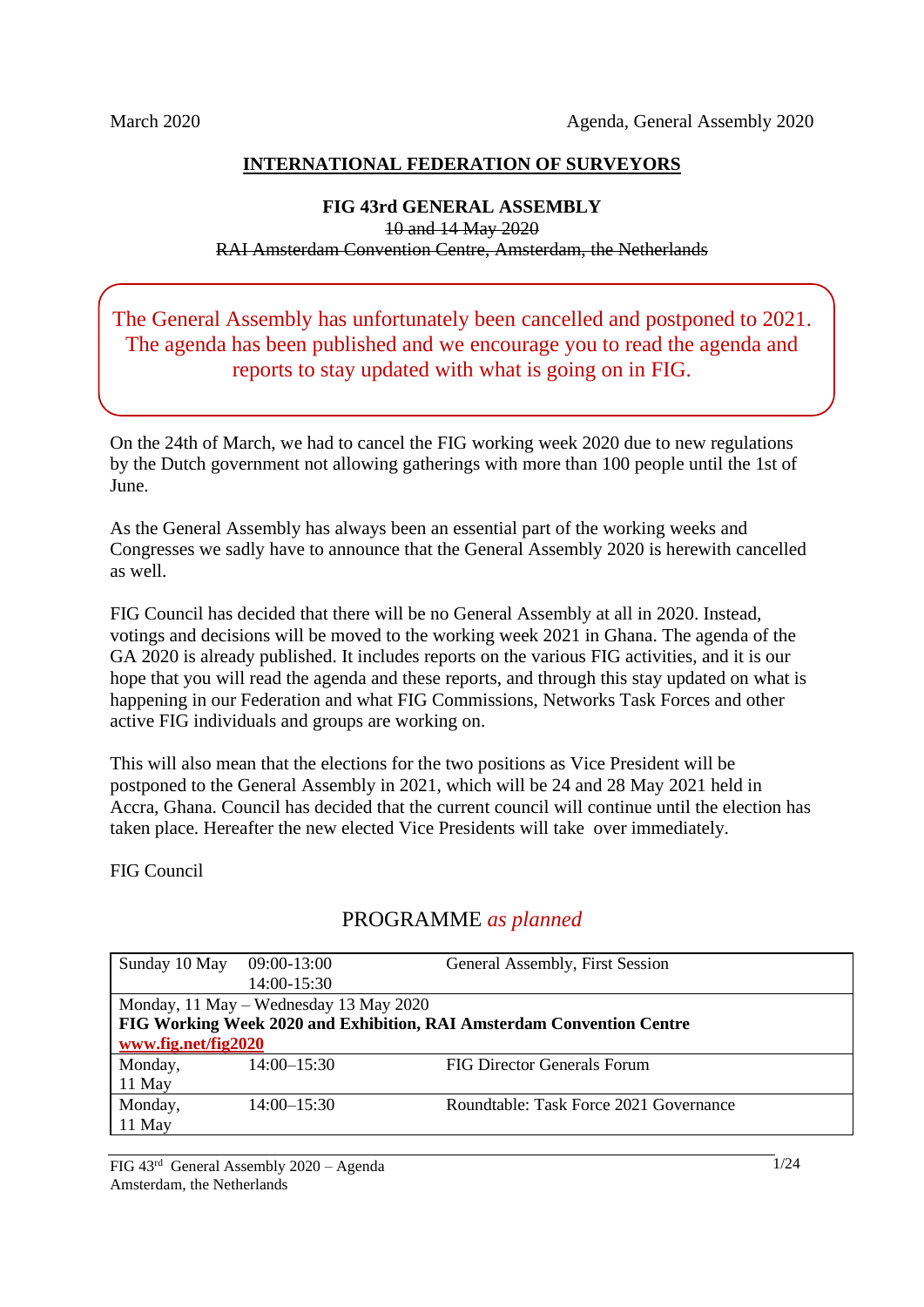| Tuesday,<br>12 May           | $11:00 - 12:30$    | Academic Members Forum joint with FAO                                                                                                                                                                                                                                                |  |
|------------------------------|--------------------|--------------------------------------------------------------------------------------------------------------------------------------------------------------------------------------------------------------------------------------------------------------------------------------|--|
| Tuesday,                     | $11:00 - 12:30$    | FIG Member Association & Regional Bodies Forum Part                                                                                                                                                                                                                                  |  |
| 12 May<br>Tuesday,<br>12 May | and<br>14:00-15:30 | I on FIG Governance<br>FIG Member Association & Regional Bodies Forum<br>Part II                                                                                                                                                                                                     |  |
| Tuesday,<br>12 May           | $16:00 - 17:30$    | <b>FIG Corporate Members Meeting</b>                                                                                                                                                                                                                                                 |  |
| Tuesday,<br>12 May           | $17:30 - 18:30$    | <b>Annual Meetings of FIG Commissions</b>                                                                                                                                                                                                                                            |  |
| Wednesday,<br>13 May         | $16:00 - 17:30$    | FIG Presidents' Meeting<br>This event is convened by the FIG President and is<br>reserved for Presidents or Heads of delegation of Member<br>Associations (or their representatives)<br>By invitation only                                                                           |  |
| Thursday 14<br>May           | $8:45 - 12:30$     | General Assembly, Second Session including Closing<br>Ceremony.<br>Closing ceremony will start immediately after the<br>conclusion of the General Assembly and will be followed<br>by the Farewell Reception hosted by the hosts of FIG<br>Working Week 2021, GhIS and LISAC, Ghana. |  |

For full Working Week programme check:<http://www.fig.net/fig2020/program.htm>

# **FIG 43 rd GENERAL ASSEMBLY**

# List of agenda items

|        | 5. ADOPTION OF THE MINUTES OF THE 42nd GENERAL ASSEMBLY  5              |  |
|--------|-------------------------------------------------------------------------|--|
|        |                                                                         |  |
| 6.1.   |                                                                         |  |
| 6.1.1. |                                                                         |  |
| 6.1.2. |                                                                         |  |
| 6.2.   |                                                                         |  |
| 6.2.1. | Tanzania Institution of Valuers and Estate Agents (TIVEA) - MA-10130  6 |  |
| 6.3.   |                                                                         |  |
| 6.4.   |                                                                         |  |
| 6.5.   |                                                                         |  |
| 6.5.1. |                                                                         |  |
| 6.5.2. |                                                                         |  |
| 6.5.3. |                                                                         |  |
| 6.5.4. |                                                                         |  |
|        |                                                                         |  |
|        |                                                                         |  |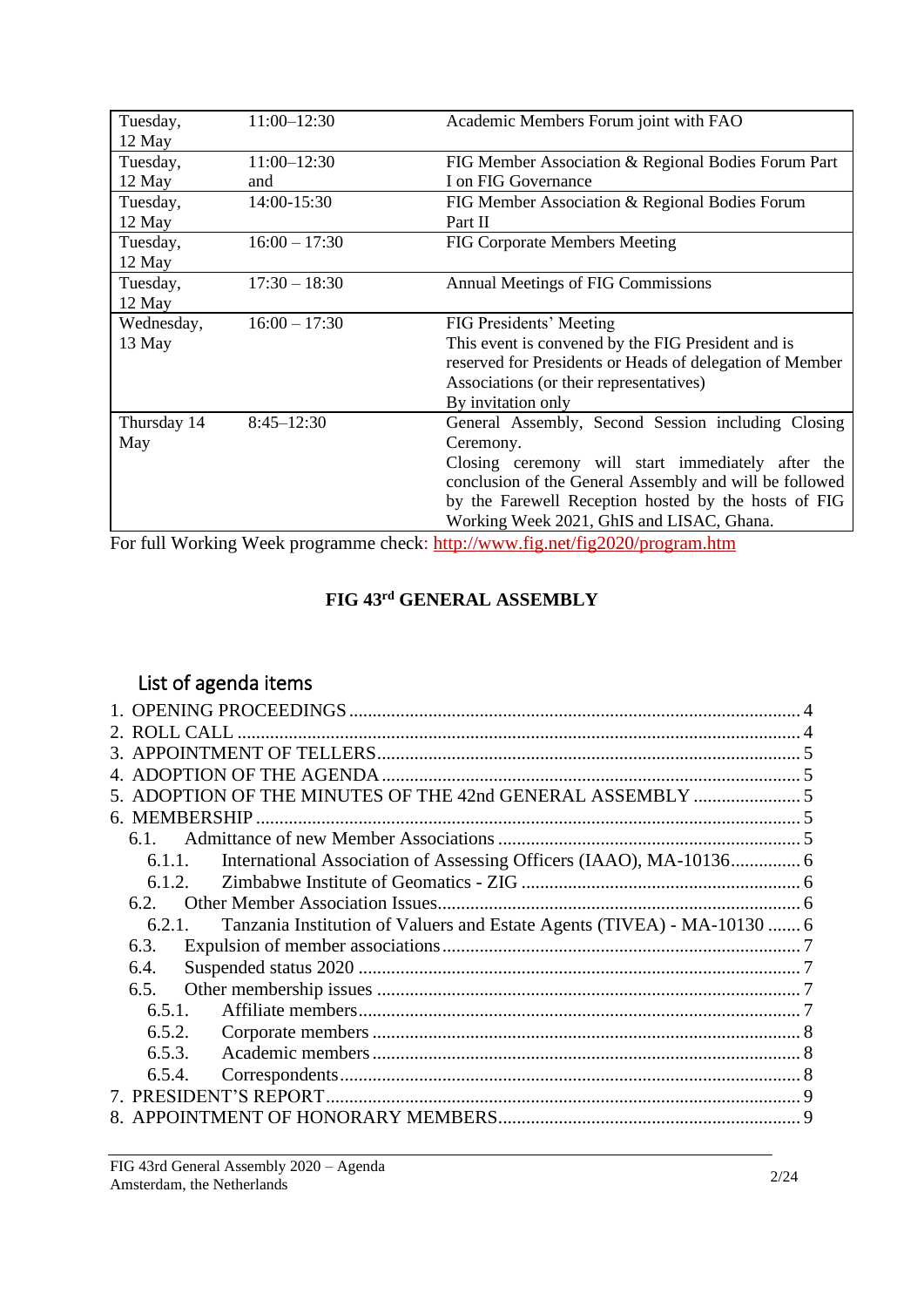|       | 9. CO-OPERATION WITH THE UNITED NATIONS AND THE WORLD BANK  9                           |  |
|-------|-----------------------------------------------------------------------------------------|--|
| 10.   | LIAISON WITH INTERNATIONAL PROFESSIONAL ORGANISATIONS  11                               |  |
| 11.   | FIG ACCOUNTS FOR 2019, AUDITOR'S REPORT AND BUDGETS 2020-2023 11                        |  |
| 12.   |                                                                                         |  |
| 13.   |                                                                                         |  |
| 14.   |                                                                                         |  |
|       |                                                                                         |  |
| 15.   |                                                                                         |  |
|       |                                                                                         |  |
| 15.2. |                                                                                         |  |
| 15.3. |                                                                                         |  |
| 15.4. | International Office of Cadastre and Land Records (Office International du Cadastre     |  |
|       |                                                                                         |  |
|       | 15.5. International Institution for the History of Surveying and Measurement, Permanent |  |
|       |                                                                                         |  |
| 16.   | TASK FORCE ON FIG AND THE SUSTAINABLE DEVELOPMENT GOALS 16                              |  |
| 17.   |                                                                                         |  |
| 18.   | ELECTION OF TWO VICE PRESIDENTS FOR 2021-2024 - PRESENTATION OF                         |  |
|       |                                                                                         |  |
| 19.   | COMMISSION CHAIRS ELECTS - POSTPONEMENT OF ELECTION TO 2021 17                          |  |
| 20.   | DECISION ON THE VENUE FOR FIG WORKING WEEK 2024 - PRESENTATION                          |  |
|       |                                                                                         |  |
| 21.   |                                                                                         |  |
|       |                                                                                         |  |
| 22.   |                                                                                         |  |
|       |                                                                                         |  |
| 23.   |                                                                                         |  |
| 24.   |                                                                                         |  |
| 25.   | ELECTION OF TWO VICE PRESIDENTS FOR THE TERM 2021-2024  21                              |  |
| 26.   | DECISION ON THE VENUE FOR FIG WORKING WEEK 2024  22                                     |  |
| 27.   | REPORTS FROM ASSOCIATION & REGIONAL BODIES FORUM, AFFILIATE,                            |  |
|       | ACADEMIC, CORPORATE MEMBERS FORUM AND OTHER (IF ANY)  22                                |  |
| 28.   |                                                                                         |  |
| 29.   |                                                                                         |  |
| 30.   | REPORTS FROM NETWORKS, TASK FORCES, PERMANENT INSTITUTIONS,                             |  |
|       |                                                                                         |  |
| 31.   |                                                                                         |  |
| 32.   |                                                                                         |  |
| 33.   | REPORT ON THE FIG WORKING WEEK 2023 IN ORLANDO, FLORIDA, USA                            |  |
|       | 23                                                                                      |  |
| 34.   | REPORT ON THE FIG CONGRESS 2022 IN CAPE TOWN, SOUTH AFRICA  24                          |  |
| 35.   | REPORT ON THE FIG WORKING WEEK 2021 IN ACCRA, GHANA  24                                 |  |
| 36.   | PRESENTATION OF CERTIFICATES OF APPRECIATION AND CLOSING                                |  |
|       |                                                                                         |  |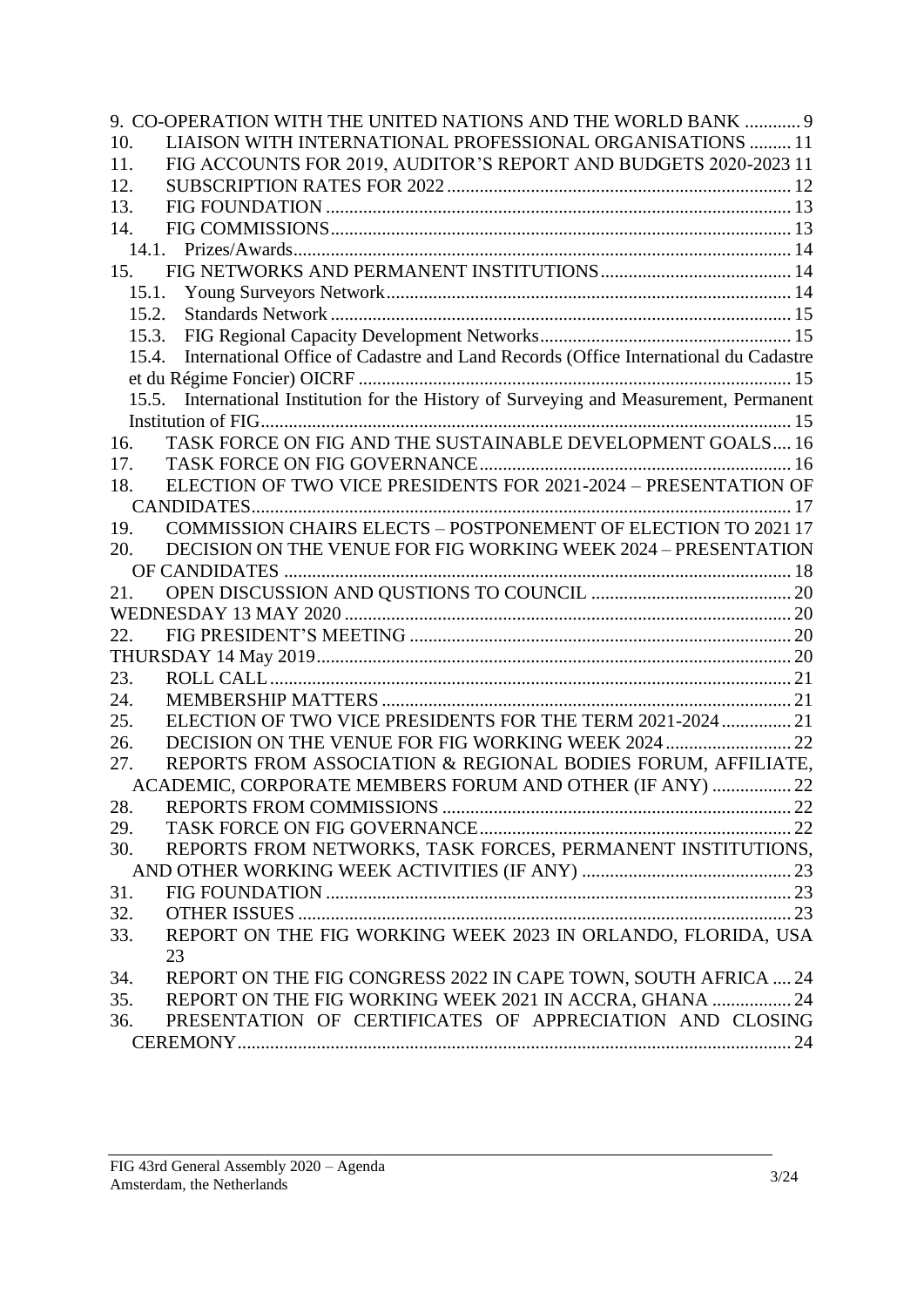### **FIG 43rd GENERAL ASSEMBLY**

### **AGENDA**

for the meetings to be held on Sunday 10 May 2020 and 14 May 2020 in Forum, RAI, Amsterdam Convention Centre, Amsterdam, the Netherlands

### **SUNDAY, 10 MAY**

#### **Sunday, 10 May, 09:00-13:00 and 14:00-15:30 Forum Room, RAI Amsterdam Convention Centre, Amsterdam, the Netherlands General Assembly, First Session**

#### <span id="page-3-0"></span>**1. OPENING PROCEEDINGS**

President Rudolf Staiger to open the 43<sup>rd</sup> General Assembly.

#### **Introductory remark**:

The President and Council have decided to change the style of the General Assembly. This is done to make the General Assembly more inclusive and to ensure time for questions, comments and discussions between the General Assembly delegates and Council as well as Chairs. This change will mean that most of the reports will only be presented in written form and will not be presented on site. The reports will as usual be available through the agenda that is uploaded to the web site.

This change is made to have more time for questions and comments and a more lively and interactive GA.

# <span id="page-3-1"></span>**2. ROLL CALL**

**Please note:** The roll call will be done for member associations only. Delegates representing affiliate members, academic members, corporate members and correspondents as well as honorary presidents and honorary members will be entered in the records. On site there will be a list for other member categories to sign their presence. Member associations and other members are asked to inform the FIG Office by **15 April 2020** about their attendance, at the same time to submit the names of their delegate(s) and to inform who their Head of the delegation is, if it is not the President or Chair. Please use this special link below to inform us about your delegation.

#### *No registration* - cancelled

Please note that only member associations that have paid all their membership fees to the end of 2019 are allowed to vote at the meeting. A list of member associations that are not allowed to vote will be published and posted on the FIG web site **20 April 2020**.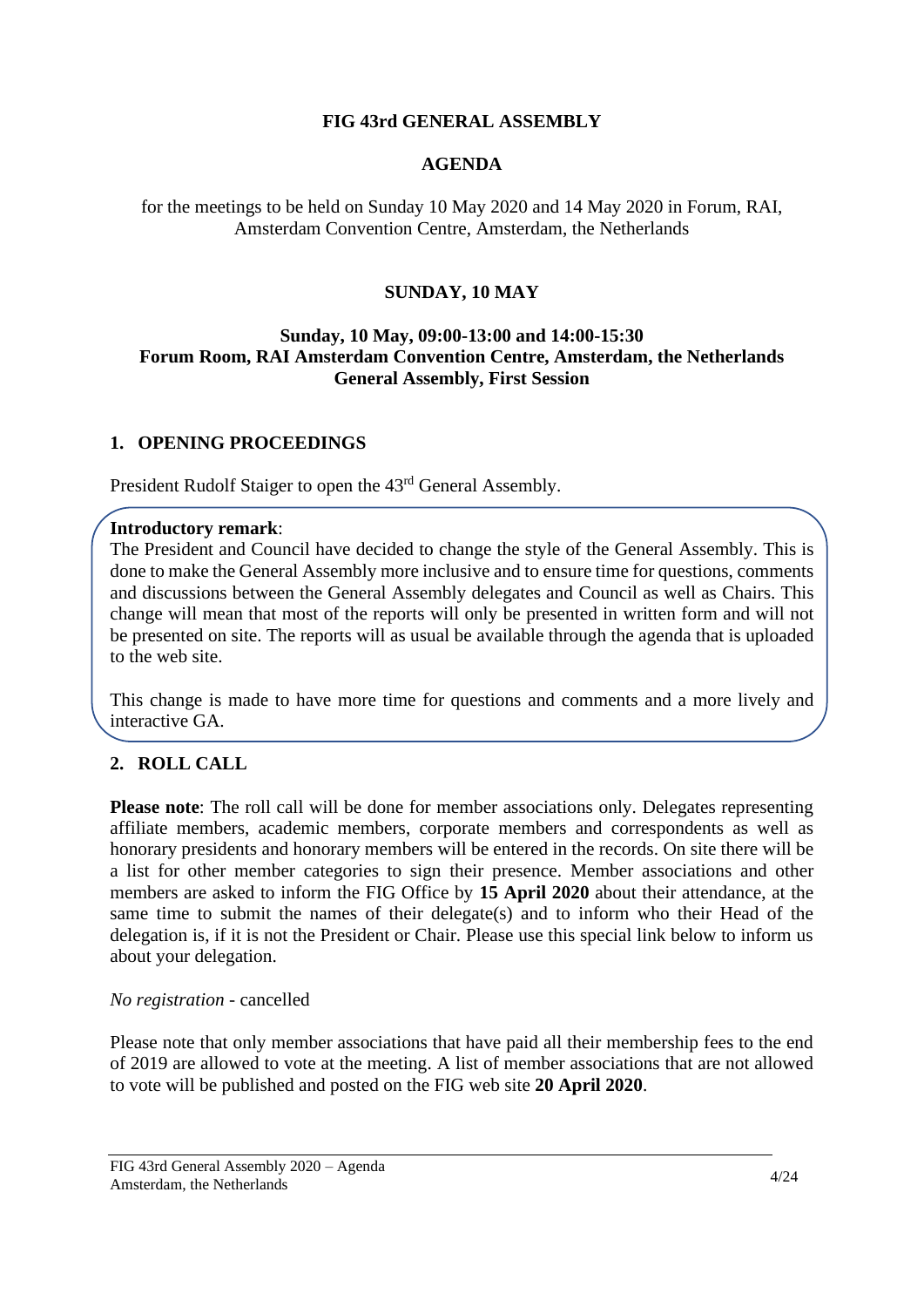**Appendix to items 2 & 23:** Roll Call including information on member associations that are not allowed to vote at the General Assembly because of unpaid membership fees for 2019 and earlier. (will be posted 20 April 2020)

**Motion**: Those members present are recorded in the minutes.

**Decision**:

### <span id="page-4-0"></span>**3. APPOINTMENT OF TELLERS**

The General Assembly shall appoint two persons as tellers for the entire General Assembly.

**Motion**: That the General Assembly appoints two tellers.

**Decision**:

### <span id="page-4-1"></span>**4. ADOPTION OF THE AGENDA**

The General Assembly was announced through the newsletter and on FIG web site, and the Agenda for the General Assembly was published in March on the web site and sent by email to all members.

**Motion**: That the agenda be adopted.

**Decision**:

# <span id="page-4-2"></span>**5. ADOPTION OF THE MINUTES OF THE 42nd GENERAL ASSEMBLY**

The minutes have been circulated previously.

**Appendix to item 5:** Minutes of the General Assembly in Hanoi, Vietnam, April 2019, without appendices.

The minutes incl. appendices are also available on the FIG web site: [http://fig.net/organisation/general\\_assembly/agendas\\_and\\_minutes/2019/minutes.asp](http://fig.net/organisation/general_assembly/agendas_and_minutes/2019/minutes.asp)

**Motion**: That the minutes be adopted as recorded.

**Decision**:

#### <span id="page-4-3"></span>**6. MEMBERSHIP**

### <span id="page-4-4"></span>**6.1. Admittance of new Member Associations**

FIG has received two applications for membership since the since the  $42<sup>nd</sup>$  General Assembly.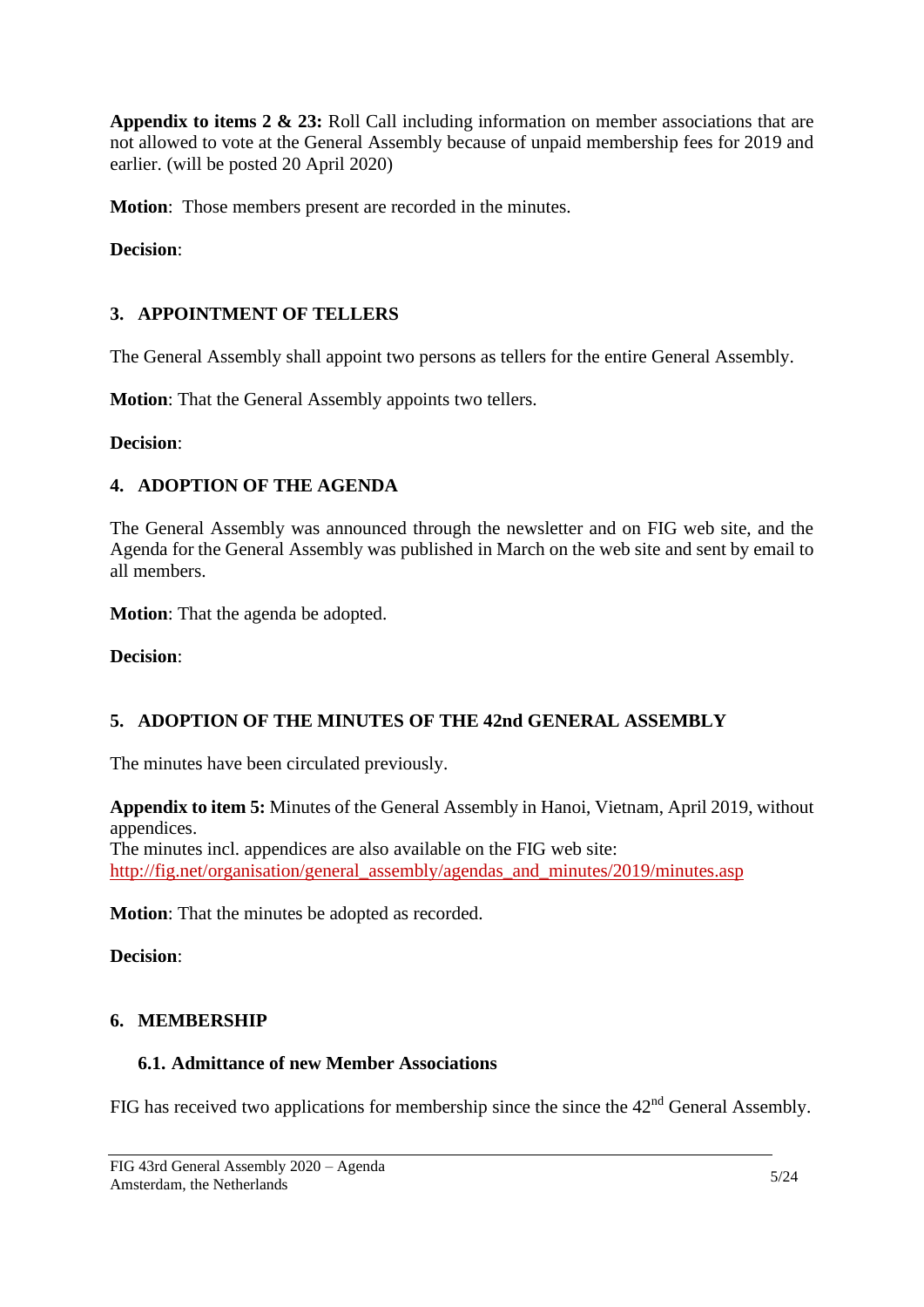<span id="page-5-0"></span>6.1.1. International Association of Assessing Officers (IAAO), MA-10136 International Association of Assessing Officers, US has applied for association membership. The association was established in 1934, US and fulfils the criteria of FIG Member Association. In accordance with the Statutes and Internal Rules the two current members from US have been consulted and have both sent their support to include International Association of Assessing Officers as member of FIG.

### **Appendix to item 6.1.1:**

**Example 1** Application form incl. Vision 2020 and IAAO code of ethics Standards of Professional [Conduct](https://fig.net/organisation/general_assembly/agendas_and_minutes/2020/agenda/app_06_01_MA-IAAO-application.pdf)

**Motion:** That the General Assembly admits International Association of Assessing Officers, IAAO, US to become a member of FIG.

#### **Decision**:

<span id="page-5-1"></span>6.1.2. Zimbabwe Institute of Geomatics - ZIG Zimbabwe Institute of Geomatics ZIG has applied for association membership. The association was established in 2018. Zimbabwe Institute of Geomatics, Zimbabwe, fulfils the criteria of FIG Member Association. In accordance with the Statutes and Internal Rules, the current member from Zimbabwe, Survey Institute of Zimbabwe has been consulted and has sent its support to include ZIG as member of FIG. ZIG has 20 members.

#### **Appendix to item 6.1.2**:

■ [Application form](https://fig.net/organisation/general_assembly/agendas_and_minutes/2020/agenda/app_06_02_ZIG_application.pdf)

**Motion:** That the General Assembly admits Zimbabwe Institute of Geomatics – ZIG to become a member of FIG.

# **Decision**:

# <span id="page-5-2"></span>**6.2. Other Member Association Issues**

<span id="page-5-3"></span>6.2.1. Tanzania Institution of Valuers and Estate Agents (TIVEA) - MA-10130 Unfortunately, Tanzania Institution of Valuers and Estate Agents (TIVEA) has decided to resign from their membership

Serbian Union of Surveyors MA-10072 was expelled at the General Assembly 2019. FIG Office has since then received payment and Serbian Union of Surveyors has been reinstalled.

**Motion:** That the General Assembly notes the update.

#### **Decision**: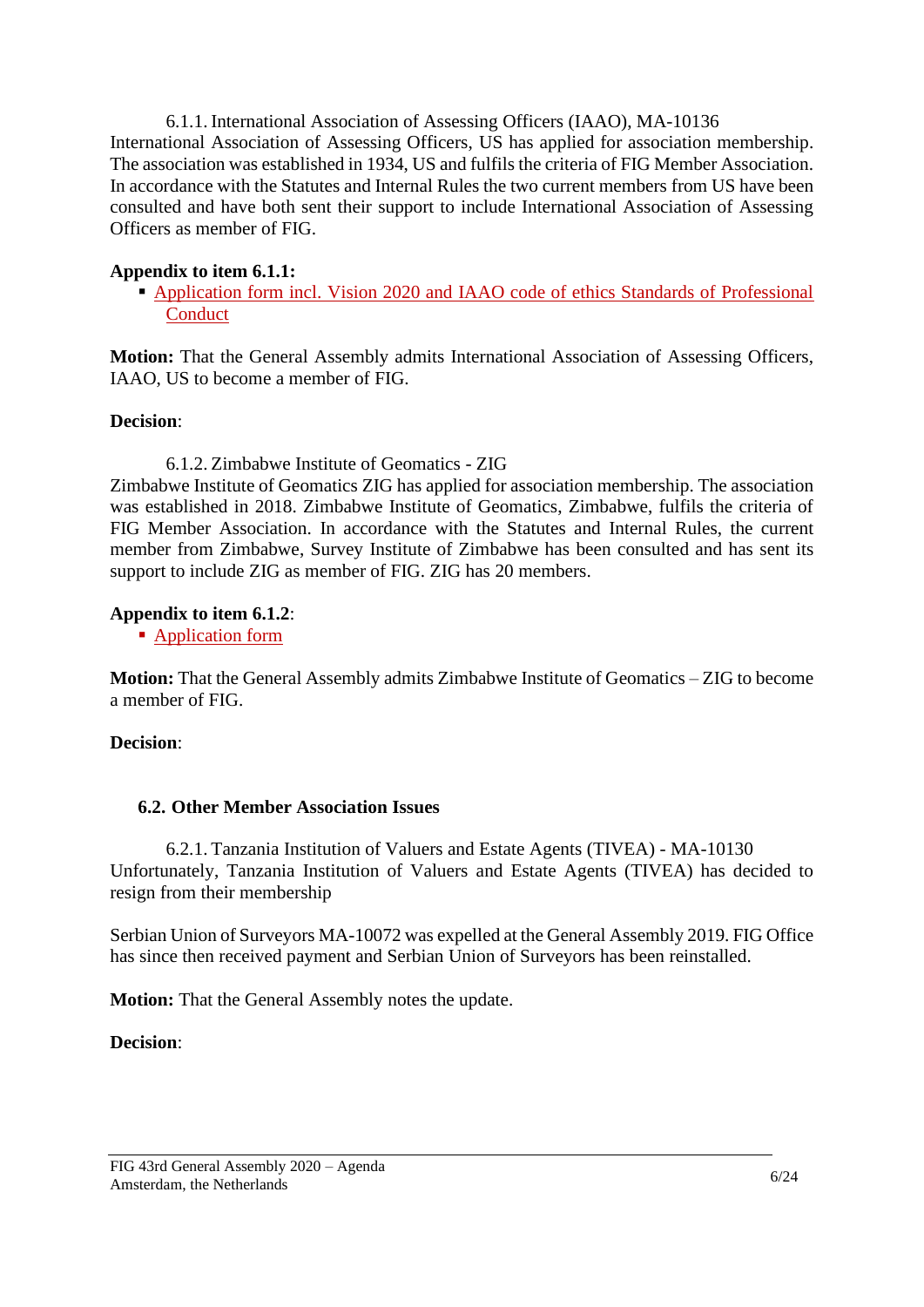#### <span id="page-6-0"></span>**6.3. Expulsion of member associations**

It is a pleasure to announce that this year, there are no member associations that are three years in arrears.

The General Assembly has power to expel from the Federation any member association whose fees are in arrears and shall under normal circumstances expel any member association whose fees are three years in arrears. (Article 4.3 of the Statutes). The FIG office has sent information to these associations informing that if their membership fees are still in arrears at the time of the General Assembly the General Assembly shall expel the above member associations in Amsterdam.

After acceptance of new member associations, the number of FIG member associations is 104 from 87 countries.

**Motion**: That the General Assembly notes that at this General Assembly there are no members to expel.

#### **Decision/Action**:

#### <span id="page-6-1"></span>**6.4. Suspended status 2020**

In accordance with its administrative measures, FIG Council, has deferred to continue for 2020 the issuance of a membership subscription invoice to the following members and FIG Council deem their membership to be in suspension:

- the Order of Syrian Engineers and Architects, OSEA as all efforts to maintain contact with them has not yielded results and will deem their membership in suspension giving due consideration to its internal situation.
- Licensed Surveyors Association in Palestine

The situation with these associations will be reconsidered by Council again in 2021.

**Motion**: That the General Assembly notes the members in suspension.

#### **Decision**:

#### <span id="page-6-2"></span>**6.5. Other membership issues**

#### 6.5.1. Affiliate members

<span id="page-6-3"></span>There has been one application for affiliate membership since the General Assembly 2019.

■ Real Estate Administration of Montenegro AF-20071

After these changes the number of Affiliate members is 46 from 45 countries.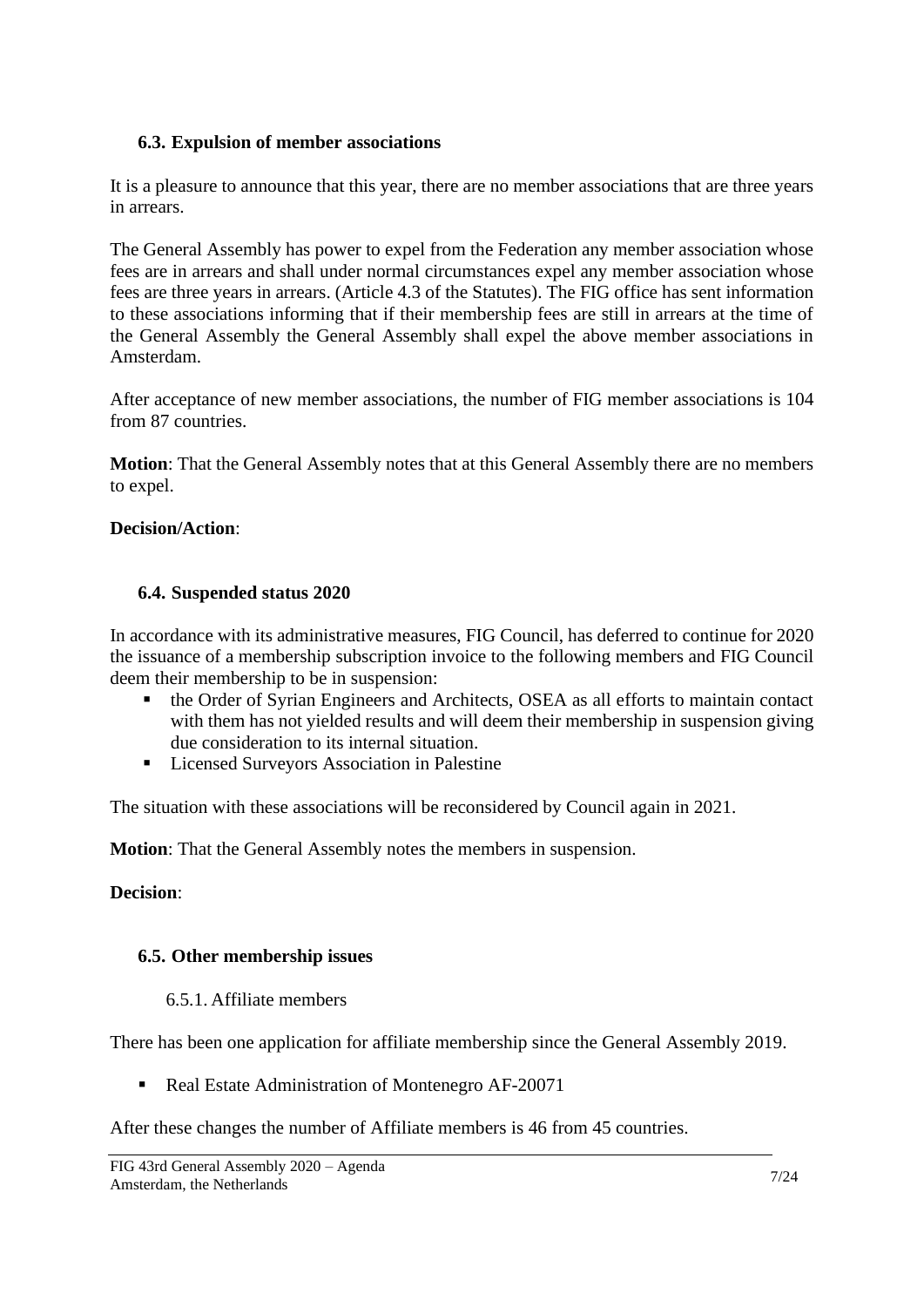### 6.5.2. Corporate members

<span id="page-7-0"></span>SuperMap, China, has changed their corporate member level from gold (category B) to bronze (category D)

Geoweb S.p.A, Italy has changed their corporate member level from silver (category C) to basic level (category E)

FIG Council has expelled the following members due to lack of payment of membership fee:

- Géographie, Topographie, Hydraulique, Energie et Construction (GEOTHECO), Uganda, CM-30062
- Génie Congo Sarl, Democratic Republic of the Congo, CM-30063
- M/s. Survey Scale Pvt. Limited. Pakistan, CM-30065
- Branco Etera Kazakhstan, CM-30055
- M/s Accord Marine Surveyors & Consultants, India, CM 30066
- RKSoft Mühendislik Bilgisayar Programiama Egitim Dan. Ith Ltd, Turkey, CM-30070

<span id="page-7-1"></span>After these changes, the number of corporate members is now 23.

6.5.3. Academic members

FIG Council has admitted three applications to become Academic member since the General Assembly 2019:

- **•** The University Southern Mississippi Hydrographic Science Research Center, USA, AC-40152
- University of Architecture, Civil Engineering and Geodesy (UACEG), Bulgaria, AC-40153
- University of Glasgow, Scotland, AC40154

The payment structure of the Academic Members was changed in 2013 so that Academic Members would be invoiced every 4 years instead of every year. The four-year payment will reward the members with a 50% discount. Academic members were invoiced in 2014, and again in 2018.

<span id="page-7-2"></span>The number of Academic Members after these changes is 87 from 50 countries.

# 6.5.4. Correspondents

The number of correspondent members is still 4, coming from Maldives, Pakistan, Rwanda and Tonga.

**Motion:** That the General Assembly notes the actions that the Council has taken with other membership matters.

# **Decision**: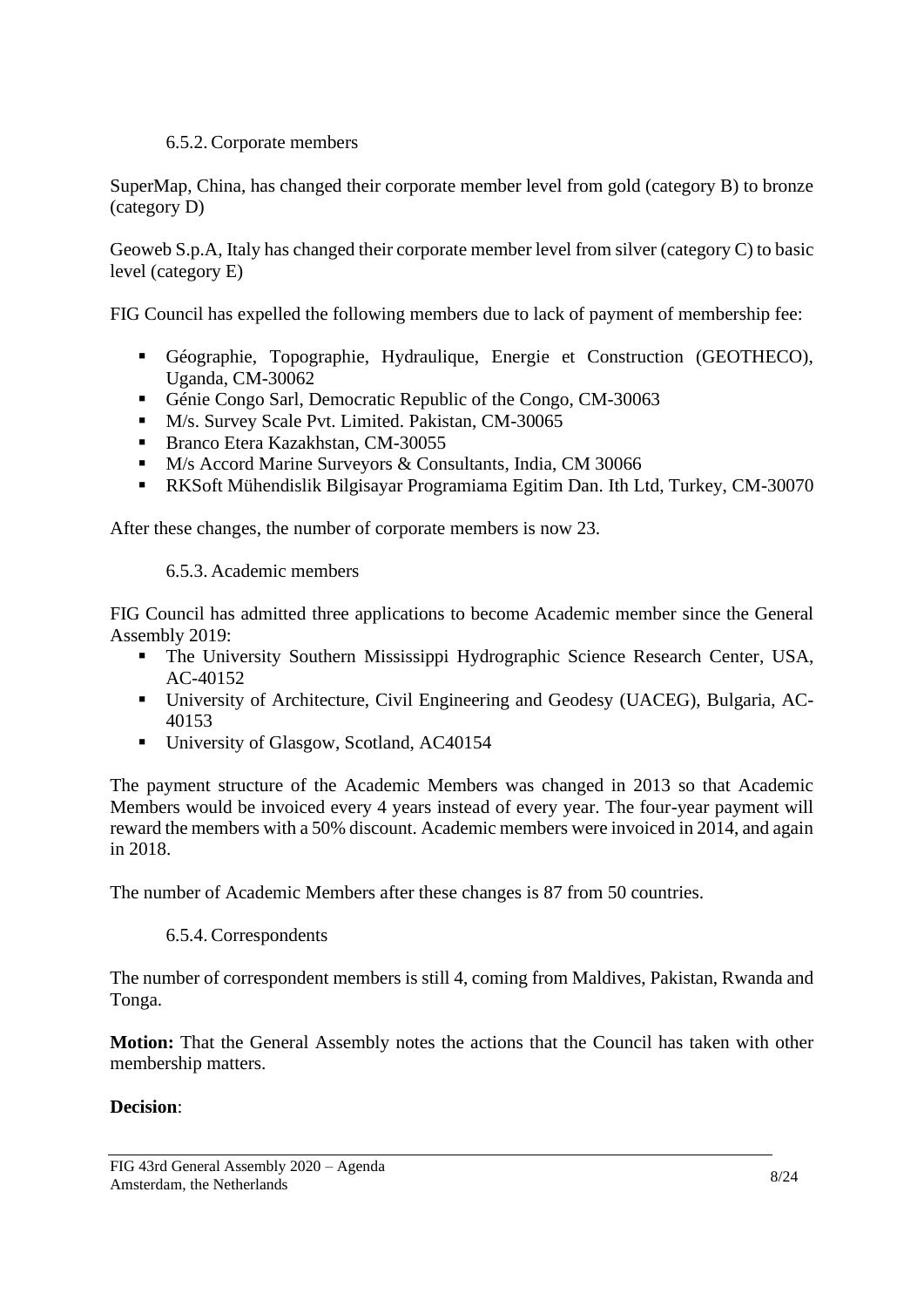### <span id="page-8-0"></span>**7. PRESIDENT'S REPORT**

President Rudolf Staiger has prepared the President's report on the activities of the Federation since the General Assembly in Hanoi, Vietnam April, 2019.

**Appendix to item 7**: [President's report.](https://fig.net/organisation/general_assembly/agendas_and_minutes/2020/pres_report.asp)

**Motion**: That the General Assembly accepts the President's report.

#### **Decision**:

#### <span id="page-8-1"></span>**8. APPOINTMENT OF HONORARY MEMBERS**

The Council has received three nominations for Honorary Members:

- **.** The Royal Institution of Chartered Surveyors (RICS) UK has nominated Dr Robin McLaren
- The International Institution for the History of Surveying and Measurement, together with FIG Council, has nominated Mr. Jim Smith
- **EXECTE FIG Foundation, together with FIG Council, has nominated Prof. Michael Barry**

Appendix to agenda item 8: The nomination letters for:

- [Dr Robin McLaren](https://fig.net/organisation/general_assembly/agendas_and_minutes/2020/agenda/app_08_01_hon_mem_mclaren_nomination2020.pdf)
- **■** Mr. [Jim Smith](https://fig.net/organisation/general_assembly/agendas_and_minutes/2020/agenda/app_08_02_Jim_Smith-honorary-member_motivation.pdf)
- [Prof. Michael Barry](https://fig.net/organisation/general_assembly/agendas_and_minutes/2020/agenda/app_08_03_Mike_Barry_nomination_letter.pdf)

According to the Statutes paragraph 3.1.7 *an individual who has materially assisted the development and promotion of the surveying profession at the international level can be appointed as an honorary member*. Nomination for this appointment shall be made by a member association or the Council, which will consider it and submit it to a vote of the General Assembly.

The Council has considered all three proposals and decided to propose to the General Assembly that it appoints Dr Robin McLaren, Mr. Jim Smith and Prof. Michael Barry as Honorary Members of the Federation for the outstanding services they have provided to the Federation in different positions and functions.

**Motion**: That FIG Council appoints Dr Robin McLaren, Mr Jim Smith and Prof. Michael Barry as Honorary Members of FIG.

#### **Decision**:

#### <span id="page-8-2"></span>**9. CO-OPERATION WITH THE UNITED NATIONS AND THE WORLD BANK**

Since the 42<sup>nd</sup> General Assembly, FIG has continued to collaborate with the World Bank and various agencies and structures within the United Nations.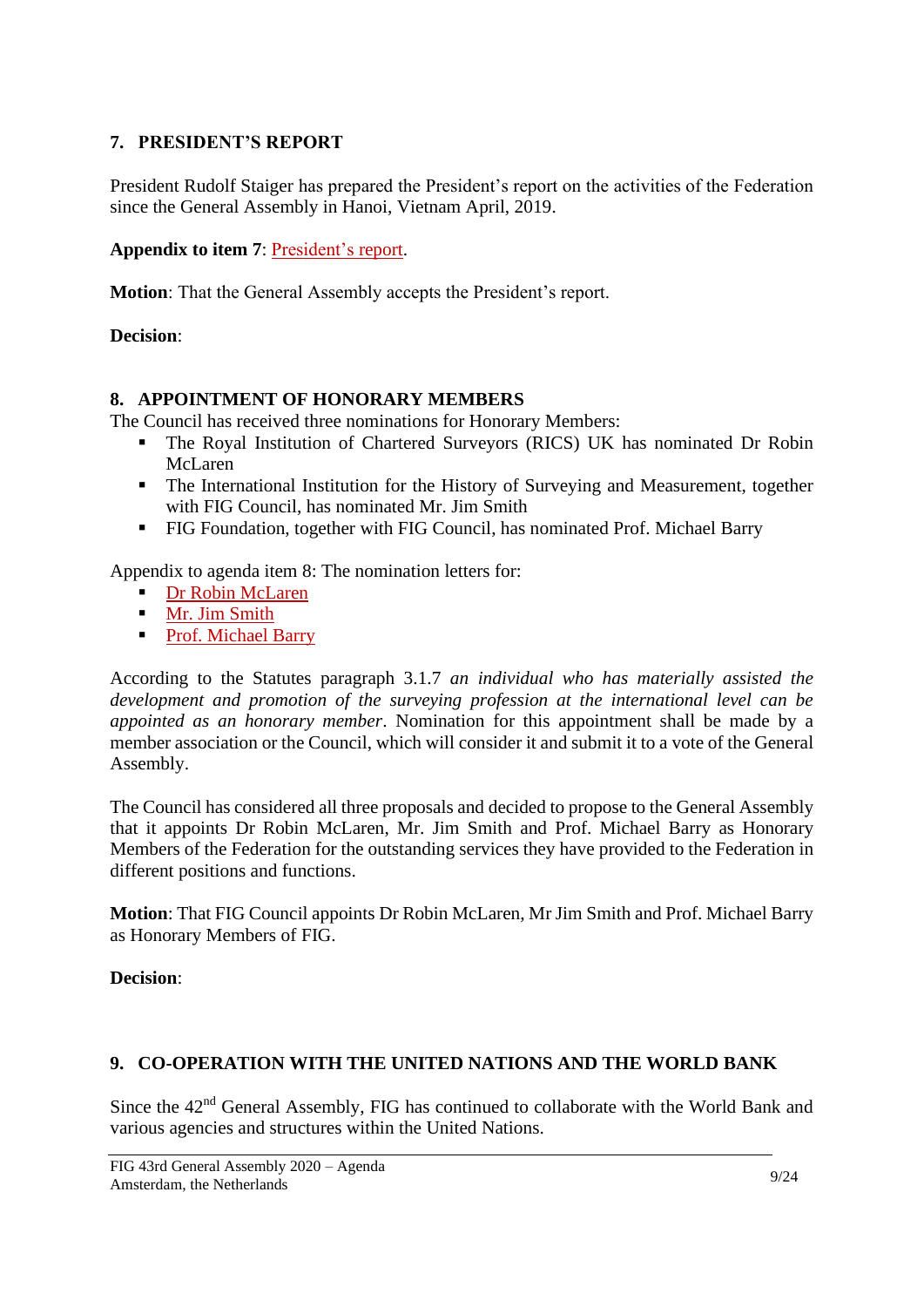The main activities in the co-operation with the United Nations and the World Bank during this period have been:

Participation to FAO and the Voluntary Guidelines, VGGT.

At FIG Working Week 2019 three sessions and one Master Class were organised in cooperation with FAO: FIG Academic Forum, a session on Technology Contribution to Improve Tenure Governance, session on Strengthening Democratic Spaces to Balance Societal Priorities in Spatial Planning and a Master Class: Learning Session on the Use of Technology. The Master Class can accommodate 20 participants.

At FIG Working Week 2020, again FIG Academic Forum is organised in cooperation with FAO as well as two special sessions on Land Consolidation Legislation: FAO Legal Guide and its Application at the Country Level and The Role of Land Consolidation and Other Land Management Instruments in Development of Agricultural Land Markets.

Participation to Global Land Tool Network GLTN:

- Co-lead of Global Land Tool Network Professional Cluster 2019-2020, together with Arab Union
- Co-Lead on two activities:
	- o Development of a conceptual framework on urban-rural land linkages and
	- o Development of a manual on valuation of unregistered lands
- Participation in the GLTN International Advisory Board
- Participation in the GLTN Steering Committee
- Special sessions in the Working Week technical programme

Participation to the work of UN-GGIM

- UN-GGIM-Geospatial Societies Member
- (Previously Joint Board of Spatial Information Societies JB-GIS)
- Expert Group on Land Administration
- Associate member of Sub-committee on Geodesy
- Participation at the ninth Session of the United Nations Committee of Experts on Global Geospatial Information Management in New York, USA, August 2019

Participation to the work of the International Committee on Global Navigation Satellite Systems (ICG)

Participation to UN-OOSA, Co-chairing WG-D

Cooperation on Reference Frame in Practice Seminar, Pre-event at FIG Working Week 2019

At the FIG Working Week 2020 there will be a special session organised in cooperation with UNECE/WPLA that includes the launch of the publication "Guidelines for the Formalization of Informal Constructions".

Participation at the World Bank Conference in March 2019 – the World Bank Conference was cancelled in 2020 due to COVID 19. FIG had planned a side event.

World Bank and FIG had organised two special sessions at the FIG Working Week 2019.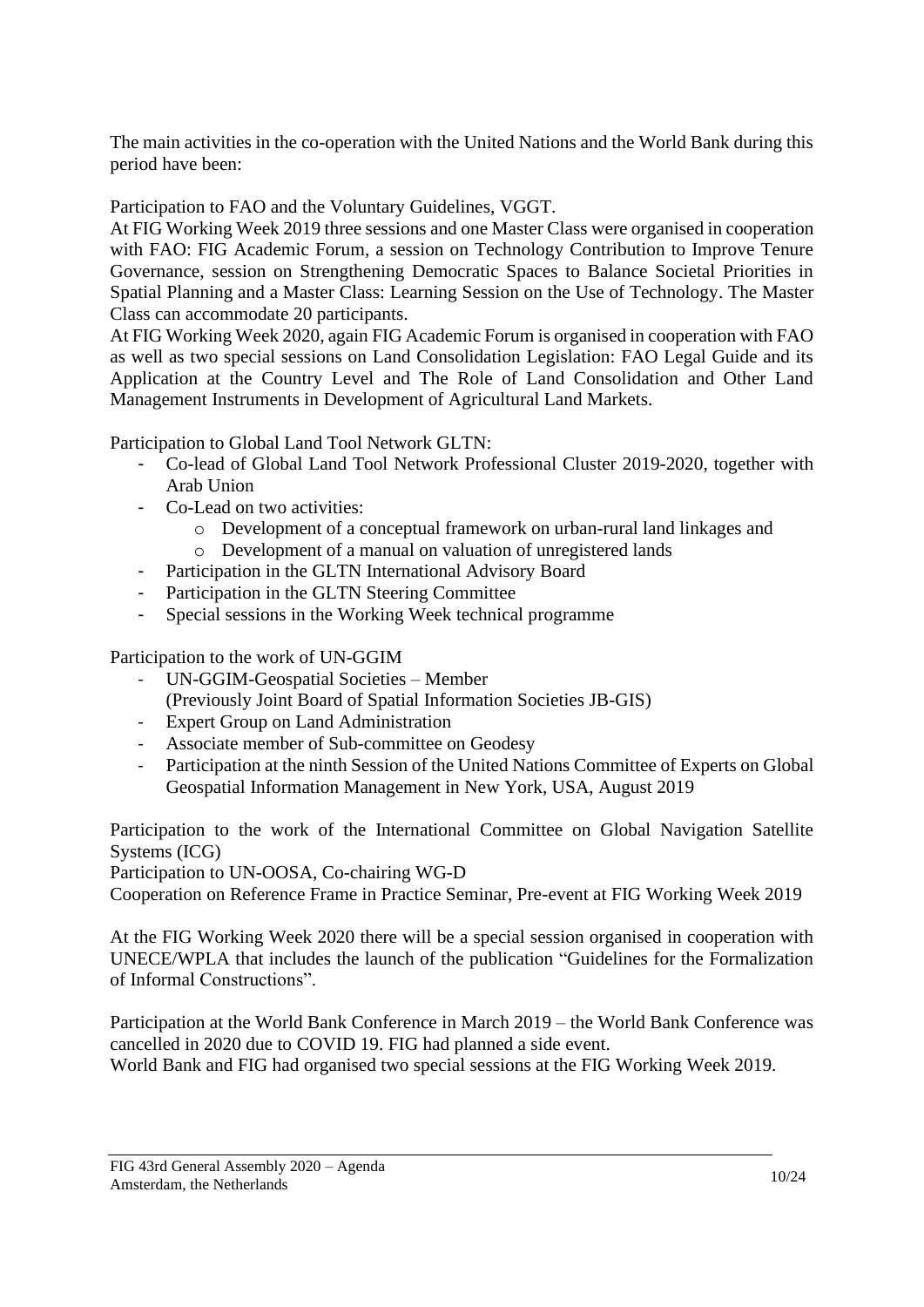**Motion**: That the General Assembly adopts the report on the co-operation between FIG and the United Nations, its agencies and the World Bank and records its thanks to all those who have contributed to this co-operation

### **Decision**:

# <span id="page-10-0"></span>**10. LIAISON WITH INTERNATIONAL PROFESSIONAL ORGANISATIONS**

The Joint Board of Spatial Information Societies JB-GIS was formally established during the FIG Working Week in Cairo in 2005. The name was in 2017 changed to UN-GGIM-Geospatial Societies. The Geospatial Societies meet annually during the United Nations Committee of Experts on Global Geospatial Information Management meetings. The meeting of UN-GGIM-GS in 2019 was held in August 2019.

FIG will take the lead of UN-GGIM-GS for the two year term (08-2020-08-2022) FIG has collaborative MoUs with a number of the organizations who are part of the Geospatial Societies.

FIG has further bilateral agreements of co-operation with several other international associations like ECCE, ISM, IFHP, CIB, IAO, IHO, ION, ICEC, FIABCI, IFHS, PAIGH, PAQS, and UIA.

FIG is represented in the International Construction Measurement Standard Coalition by former Chair of FIG Commission 10, See Lian Ong who has been appointed chair of the Standard Setting Committee. FIG is represented in the Trustee Board by the President.

FIG is represented in International Land Measurement Standard Coalition by Mr. Maurice Barbieri.

FIG is member of the Ethics Standard Committee.

FIG is a member of the International Council for Science (ICSU) and is working together with ISO and International Valuation Standards Committee (IVSC) on standards.

Again in 2020 there are various activities around the world celebrating Global Surveyors day on 21 March 2020

**Motion**: That the General Assembly records the report on the liaison with other international associations.

# **Decision**:

#### <span id="page-10-1"></span>**11. FIG ACCOUNTS FOR 2019, AUDITOR'S REPORT AND BUDGETS 2020-2023**

FIG President Rudolf Staiger will present the report to the General Assembly. This report includes the auditor's report from 2019, official accounts (income statement 2019) and balance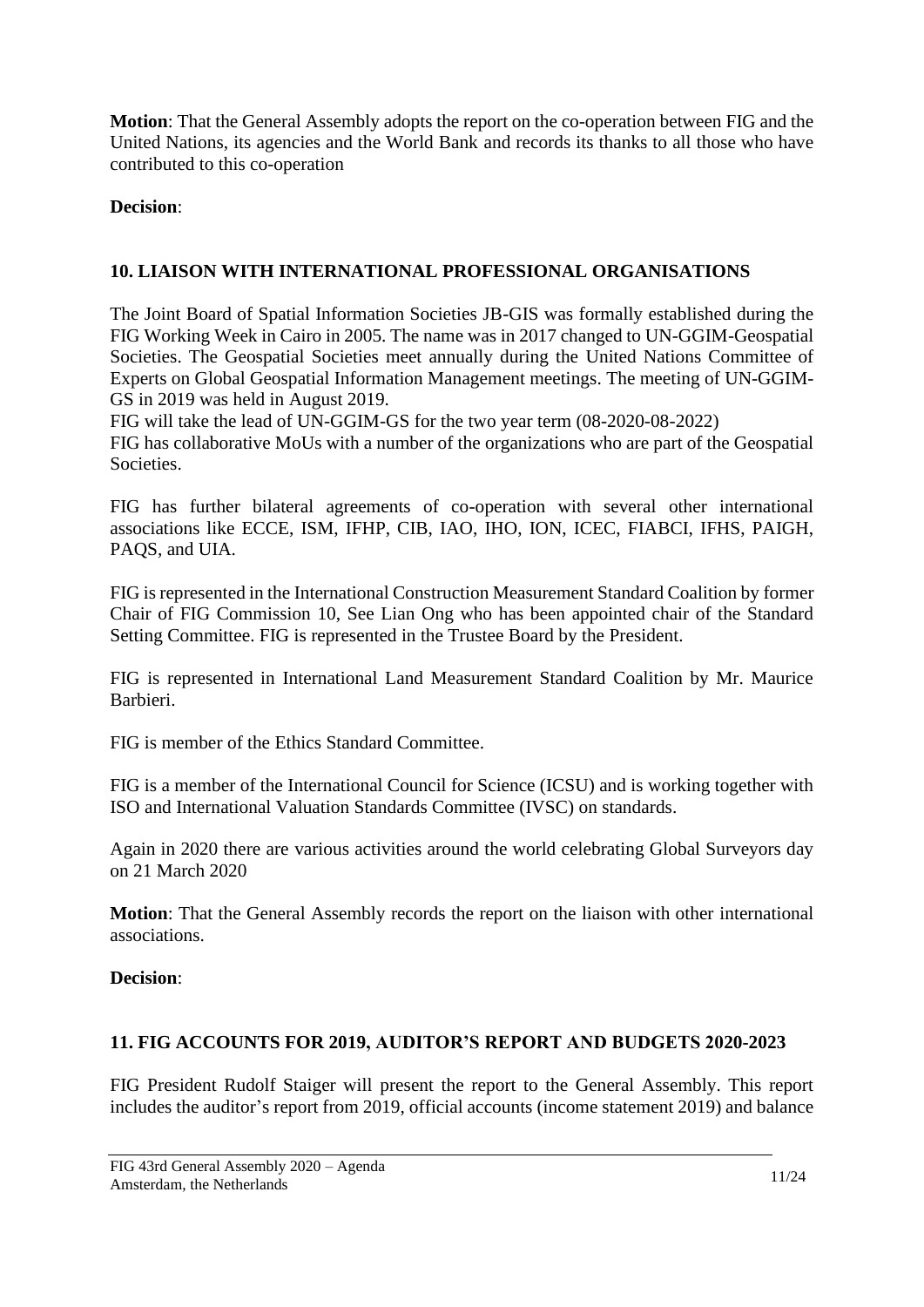sheet 31 December 2019, an updated budget for 2019 and proposals for budgets 2020-2022 and proposal for membership fees for member associations in 2022.

# **Appendix to item 11:**

■ [Report on Financial Issues](https://fig.net/organisation/general_assembly/agendas_and_minutes/2020/agenda/app_11_43rd_FIG_GA_Finance_Paper.pdf) (including 2019 accounts and budgets 2020-2023)

Annexes:

- **11A** [Auditor's Report, Income Statement for 2019](https://fig.net/organisation/general_assembly/agendas_and_minutes/2020/agenda/app_11_A_audited_financial_statement_2019.pdf) and Balance Sheet at 31 December 2019.
- **11B** [FIG Result 2019 and FIG Budgets 2020-2023](https://fig.net/organisation/general_assembly/agendas_and_minutes/2020/agenda/app_11_B_2020-23_budgets_GA.pdf)
- **11C** List of member associations whose membership fees are in arrears for 2019 and earlier and that are not allowed to vote - to be published on the FIG web site **20 April 2020** (in roll call).

**Motion**: That the General Assembly

- adopts the audited accounts for 2019,
- adopts the Finance Report, and
- adopts budgets for 2020–2023

# **Decision**:

# <span id="page-11-0"></span>**12. SUBSCRIPTION RATES FOR 2022**

The General Assembly has to set levels of fees for member associations two years in advance of the year in which they become payable. Fees are payable in respect of each individual member up to a maximum of 5,500 members. Membership fees have been discussed as part of the finance report, **appendix to item 11**.

The 2019 General Assembly approved membership fees for 2021 as follows:

| Year | Per capita fee                               | <b>Minimum</b> fee | <b>Maximum</b> fee |
|------|----------------------------------------------|--------------------|--------------------|
| 2021 | €4.80 per member up to a 25 members or $€50$ |                    | 5,500 members      |
|      | maximum of 5,500 members (whichever is       |                    | (E26,400)          |
|      | Member associations from greater)            |                    |                    |
|      | countries listed by the World                |                    |                    |
|      | Bank as low-income economies                 |                    |                    |
|      | or lower-middle-income                       |                    |                    |
|      | economies shall pay $\epsilon$ 2.40 per      |                    |                    |
|      | member up to a maximum of                    |                    |                    |
|      | 5,500 members.                               |                    |                    |

The World Bank lists of the low-income economies and the lower-middle-income economies are available at: [http://data.worldbank.org/about/country-classifications/country-and-lending](http://data.worldbank.org/about/country-classifications/country-and-lending-groups)[groups](http://data.worldbank.org/about/country-classifications/country-and-lending-groups) 

The General Assembly decided in 2017 to increase subscription fees with 8% for 2019 after subscription fees have been kept at the same level for the years 2012-2018. In 2018 and 2019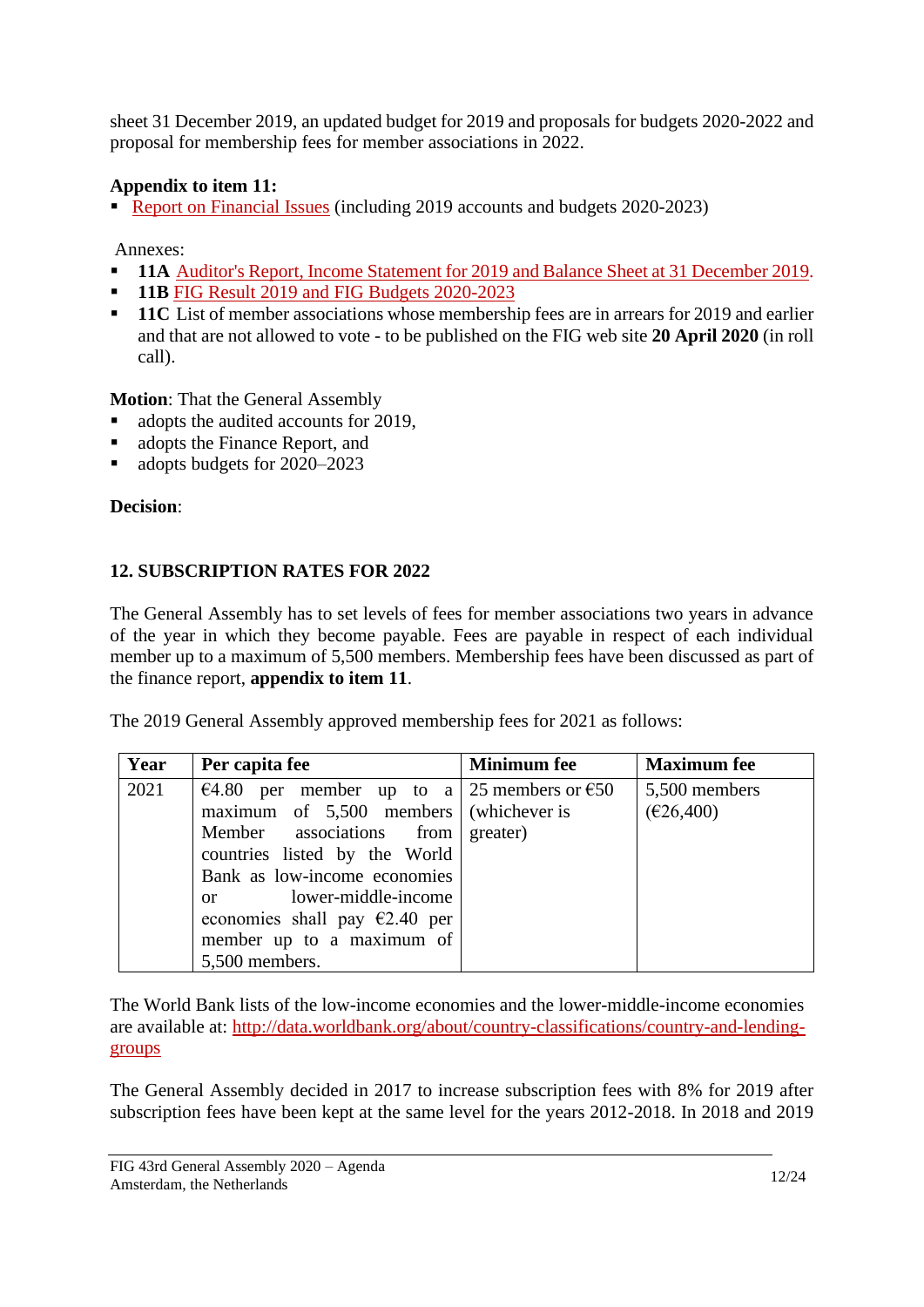the General Assembly agreed to keep the level from 2019 for the 2020 and 2021 subscriptions, and Council suggest keeping this same rate for 2022.

**Motion**: That the General Assembly adopts following membership fees payable by member associations in 2022:

| Year | Per capita fee                                                                                                                                                                                                                                                                                                   | <b>Minimum</b> fee | <b>Maximum</b> fee         |
|------|------------------------------------------------------------------------------------------------------------------------------------------------------------------------------------------------------------------------------------------------------------------------------------------------------------------|--------------------|----------------------------|
| 2022 | €4.80 per member up to a 25 members or €50<br>maximum of $5,500$ members (whichever is<br>Member associations from<br>countries listed by the World<br>Bank as low-income economies<br>lower-middle-income<br>$\alpha$<br>economies shall pay $\epsilon$ 2.40 per<br>member up to a maximum of<br>5,500 members. | greater)           | 5,500 members<br>(E26,400) |

# **Decision**:

# <span id="page-12-0"></span>**13. FIG FOUNDATION**

Mr. John Hohol, President of the FIG Foundation has prepared a written report on the FIG Foundation activities in 2019. This agenda item will focus on the status of FIG Foundation and the results that have been achieved over the past years.

# **Appendix to item 13**:

- [Written report of the FIG Foundation activities 2019-2020](https://fig.net/organisation/general_assembly/agendas_and_minutes/2020/agenda/app_13_01_2019_GA_report_foundation.pdf)
- [Financial result 2019](https://fig.net/organisation/general_assembly/agendas_and_minutes/2020/agenda/app_13_02_FIG_Foundation_financial_statement_2019.pdf)

**Motion**: That the General Assembly adopts the written report of the President of the FIG Foundation and records its thanks to the President and members of the Board of Directors of the FIG Foundation for their past year's work

#### **Decision**:

# <span id="page-12-1"></span>**14. FIG COMMISSIONS**

The Commission Chairs have prepared a written report for each commission which are attached to this agenda item. There will be no oral reports following the written reports, so delegates are asked to read the reports carefully. Instead at the general assembly time will be given to the delegates to ask questions and comment the reports and the work of the commissions.

#### **Appendix to item 14**: Commission reports:

- **Commission 1**
- [Commission 2](https://fig.net/organisation/general_assembly/agendas_and_minutes/2020/agenda/app_14_02_com_2_report_ga_2020.pdf)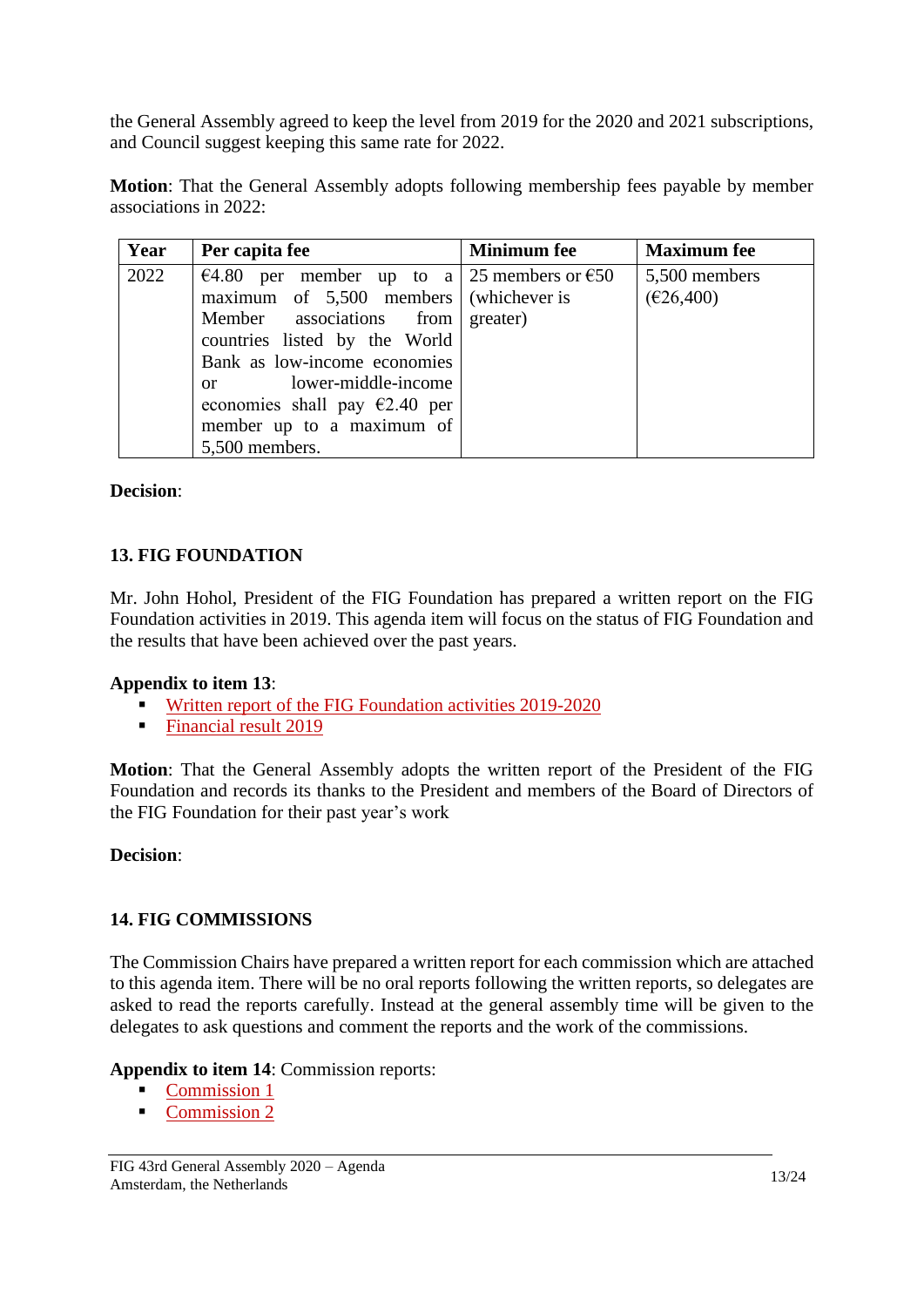- [Commission 3](https://fig.net/organisation/general_assembly/agendas_and_minutes/2020/agenda/app_14_03_Com_3_report_GA_2020.pdf)
- [Commission 4](https://fig.net/organisation/general_assembly/agendas_and_minutes/2020/agenda/app_14_04_com_4_report_ga_2020.pdf)
- [Commission 5](https://fig.net/organisation/general_assembly/agendas_and_minutes/2020/agenda/app_14_05_com_5_report_ga_2020.pdf)
- [Commission 6](https://fig.net/organisation/general_assembly/agendas_and_minutes/2020/agenda/app_14_06_com_6_report_ga_2020.pdf)
- [Commission 7](https://fig.net/organisation/general_assembly/agendas_and_minutes/2020/agenda/app_14_07_com_7_report_ga_2020.pdf)
- [Commission 8](https://fig.net/organisation/general_assembly/agendas_and_minutes/2020/agenda/app_14_08_com_8_report_ga_2020.pdf)
- [Commission 9](https://fig.net/organisation/general_assembly/agendas_and_minutes/2020/agenda/app_14_09_com_9_report_ga_2020.pdf)
- [Commission 10](https://fig.net/organisation/general_assembly/agendas_and_minutes/2020/agenda/app_14_10_com_10_report_ga_2020.pdf)

# <span id="page-13-0"></span>**14.1. Prizes/Awards**

Again in 2020 the Commisison 5/NavXperience Award will be given to a selected Commission 5 paper.

The prize winner will be announced at the General Assembly.



navXperience



The Survey Review Biennial Prize is sponsored by Survey Review, a learned journal covering the fields of positioning and measurement, engineering survey, cadastre and land management, and spatial information management. The prize will be awarded to a Peer Review Paper written by a Young Surveyor (under the age of 35 or within 10 years of qualifying).

**Motion**: That the General Assembly adopts the written reports of the Commission Chairs and records its thanks to the chairs and other officers of the Commissions for their ongoing contributions.

**Decision**:

# <span id="page-13-1"></span>**15. FIG NETWORKS AND PERMANENT INSTITUTIONS**

# <span id="page-13-2"></span>**15.1. Young Surveyors Network**

FIG Young Surveyors Network is for the term 2019-2020 chaired by Ms. Melissa Harrington, New Zealand. Attached to this agenda is a report on the FIG Young Surveyors activities during the past year. The Chair of the Young Surveyors Network will be ready during this agenda item to respond to questions and comments from the delegates.

# **Appendix to item 15.1** – [Young Surveyors Report](https://fig.net/organisation/general_assembly/agendas_and_minutes/2020/agenda/app_15__01_YSN_ga_2020.pdf)

**Motion**: that the General Assembly adopts the written report, and thanks all the many active Young Surveyors.

# **Decision**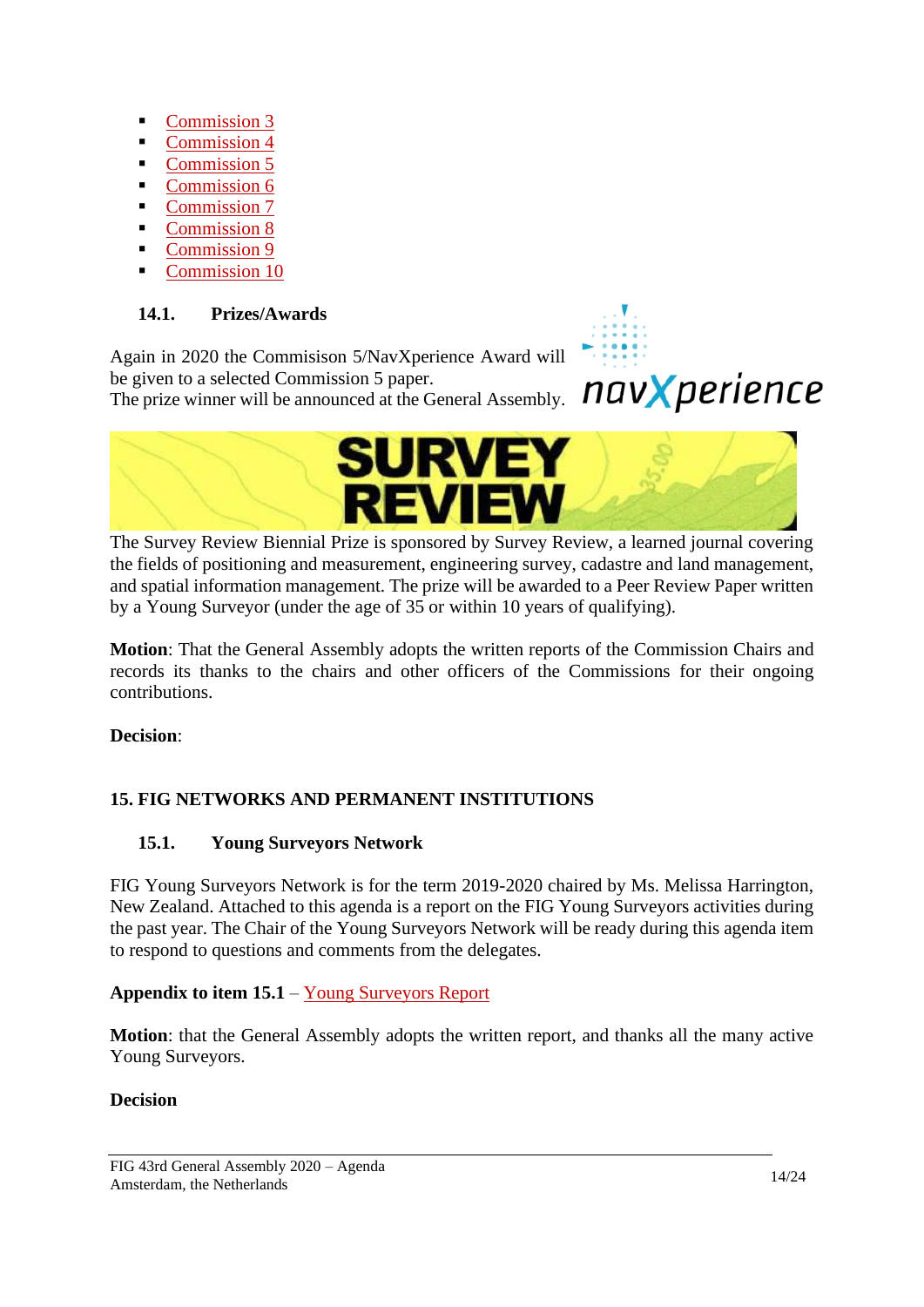### <span id="page-14-0"></span>**15.2. Standards Network**

The Chair of the network, David Martin has prepared a written report to the General Assembly of the activities 2019-20. The Chair of the Standards Network will be ready during this agenda item to respond to questions and comments from the delegates.

# **Appendix to item 15.2** – [Standards Network Report](https://fig.net/organisation/general_assembly/agendas_and_minutes/2020/agenda/app_15_02_Standards_Network_report%20_ga_2020.pdf)

**Motion**: That the General Assembly adopts the written report from the Network and records its thanks to the Chair of the Network and its members.

#### **Decision**:

# <span id="page-14-1"></span>**15.3. FIG Regional Capacity Development Networks**

The chairs of the two networks have prepared a written report on the status of the networks. The Chairs of the Network will be ready during this agenda item to respond to questions and comments from the delegates:

- Africa Network (Jennifer Whittal)
- Asia/Pacific Network (Rob Sarib)

### **Appendix to item 15.3** –

- [Africa Network](https://fig.net/organisation/general_assembly/agendas_and_minutes/2020/agenda/app_15_03_FIG-ARN_Report_ga_2020.pdf) (Jennifer Whittal)
- **E** [Asia/Pacific Network](https://fig.net/organisation/general_assembly/agendas_and_minutes/2020/agenda/app_15_03_FIG-AP-CDN_GA_Report_2020.pdf) (Rob Sarib)

**Motion**: That the General Assembly adopts the written report from the networks and records its thanks to the Chair of the Network and its members.

#### **Decision**:

#### <span id="page-14-2"></span>**15.4. International Office of Cadastre and Land Records (Office International du Cadastre et du Régime Foncier) OICRF**

Prof. Dr. Christiaan Lemmen, Director of OICRF has prepared a written report on the OICRF activities since the General Assembly in Hanoi. The Chair of the Permanent Institution will be ready during this agenda item to respond to questions and comments from the delegates.

**Appendix to item 15.4**: [Report from the International Office of Cadastre and Land Records](https://fig.net/organisation/general_assembly/agendas_and_minutes/2020/agenda/app_15_04_OICRFreport_ga_2020.pdf)  [\(Office International du Cadastre et du Régime Foncier\) OICRF](https://fig.net/organisation/general_assembly/agendas_and_minutes/2020/agenda/app_15_04_OICRFreport_ga_2020.pdf)

**Motion**: That the General Assembly adopts the report and records its thanks to the members of OICRF for their past year's work and contribution.

#### **Decision**:

#### <span id="page-14-3"></span>**15.5. International Institution for the History of Surveying and Measurement, Permanent Institution of FIG**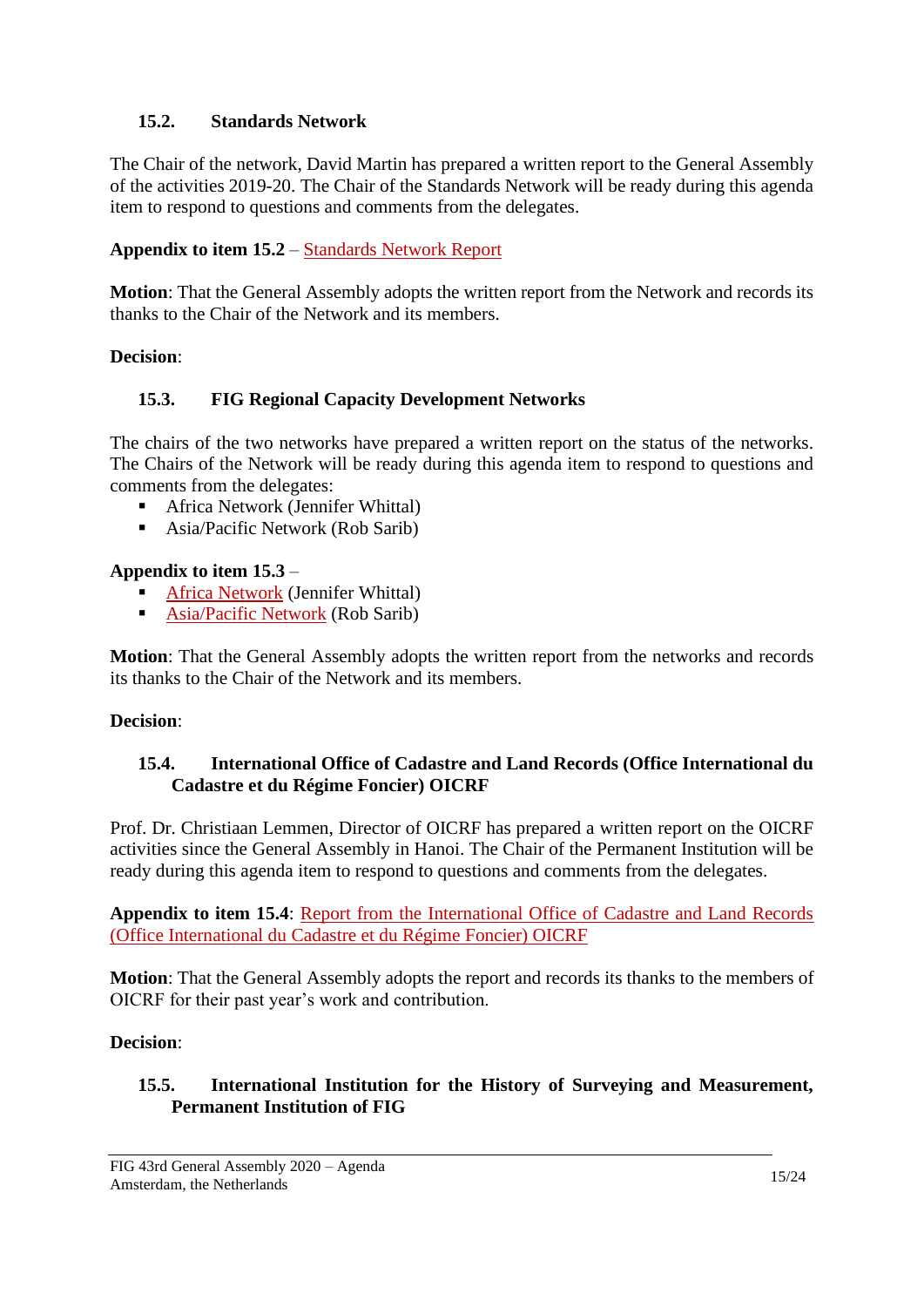Mr. Jan de Graeve, Director of the IIHSM, Mr. John Brock and Mr. Jim Smith have prepared a report on the IIHSM activities since the General Assembly in Istanbul, and the Work Plan for the coming term. The Chair of the Permanent Institution will be ready during this agenda item to respond to questions and comments from the delegates.

**Appendix to item 15.5**: Report [from the International Institution for the History of Surveying](https://fig.net/organisation/general_assembly/agendas_and_minutes/2020/agenda/app_15_05_iihsm_report_ga_2020.pdf)  [and Measurement, Permanent Institution of FIG](https://fig.net/organisation/general_assembly/agendas_and_minutes/2020/agenda/app_15_05_iihsm_report_ga_2020.pdf)

**Motion**: That the General Assembly adopts the report and records its thanks to the Director and the members of the permanent institution for their past year's work and contribution.

#### **Decision**:

# <span id="page-15-0"></span>**16. TASK FORCE ON FIG AND THE SUSTAINABLE DEVELOPMENT GOALS**

The Council has established two new Task Forces for 2019-2022. The first Task Force will focus on FIG and the Sustainable Development Goals. This Task Force is chaired by Ms. Paula Dijkstra from the Netherlands. The Task Force has organised a session in the technical programme at the Working Week. The Chair of the Task force has submitted a written report and will be informing about the progress of the Task Force work.

**Appendix to item 16**: [Report from the Task Force on FIG and the Sustainable Development](https://fig.net/organisation/general_assembly/agendas_and_minutes/2020/agenda/app_16_TF-SDGs_report_GA_2020.pdf)  [Goals](https://fig.net/organisation/general_assembly/agendas_and_minutes/2020/agenda/app_16_TF-SDGs_report_GA_2020.pdf)

**Motion**: That the General Assembly records the report and notes the updates.

#### **Decision**:

#### <span id="page-15-1"></span>**17. TASK FORCE ON FIG GOVERNANCE**

The Task Force on the Future Governance of FIG is an internal Task Force focusing on an evaluation and proposal of potential changes of the current FIG Governance. Chaired by Vice President Diane Dumashie, it draws upon the work from earlier Task Forces, including the TF on Commission Structure. It aims to investigate the structure of the federation. The Task Force Chair will present the findings and updates during last year and encourage a discussion during the GA.

This discussion will continue at two further dedicated sessions:

- Roundtable discussions (Monday 11 May, 14:00-15:30)
- FIG Member Associations and Regional Bodies Forum Part 1 (Tuesday 12 May 11:00-12:30)

The outcomes will be reported at the

■ Second General Assembly on 14 May 2020

#### **Appendix to item 17**:

■ [Update report](https://fig.net/organisation/general_assembly/agendas_and_minutes/2020/agenda/app_17_tf-governance_report_ga_2020.pdf)

FIG 43rd General Assembly 2020 – Agenda Amsterdam, the Netherlands 16/24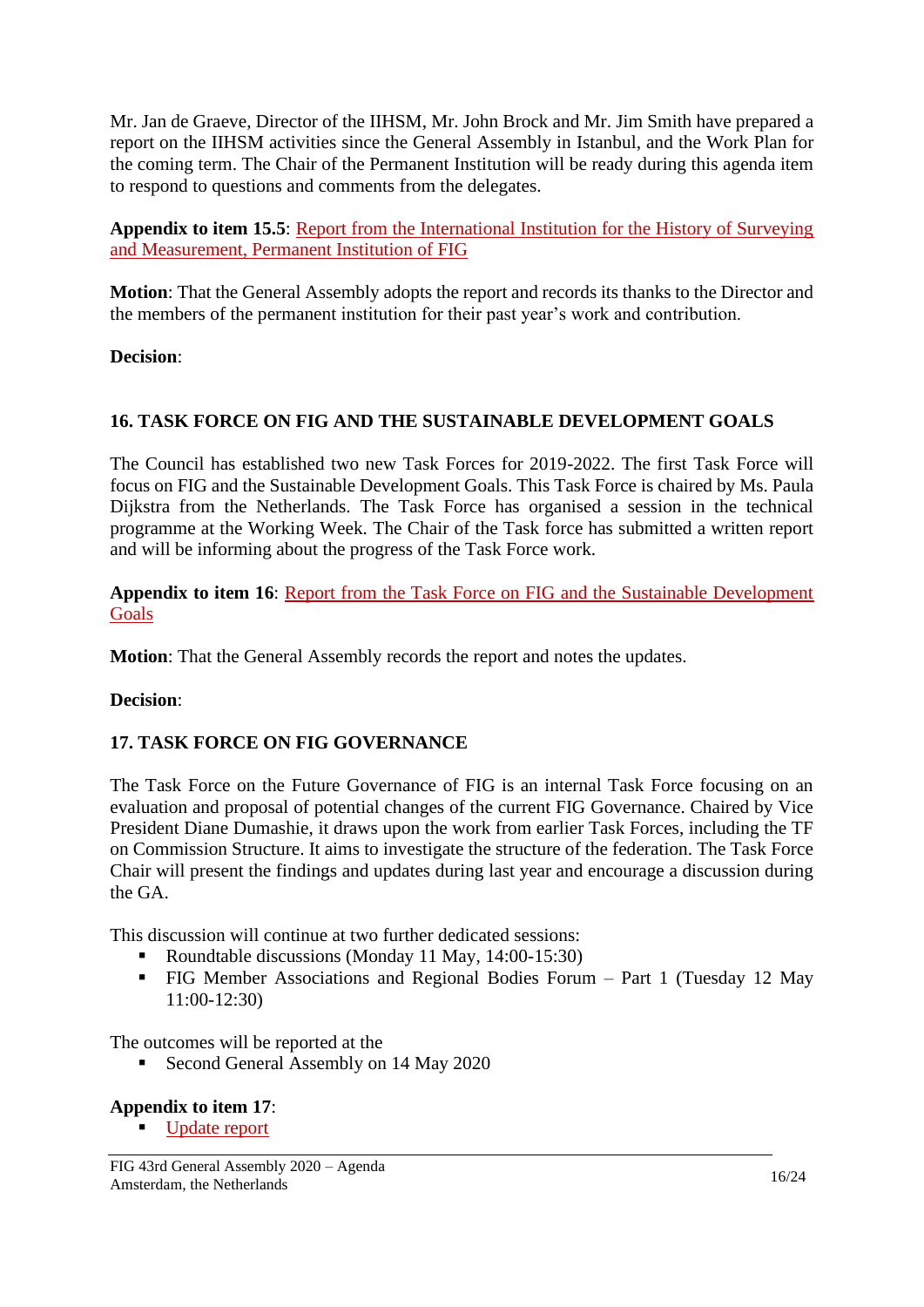■ [Findings from questionnaire](https://fig.net/organisation/general_assembly/agendas_and_minutes/2020/agenda/app_17_TF-Governace_appendix1_ga_2020.pdf)

More information about the Task Force can be found at: [https://fig.net/organisation/general\\_assembly/task\\_force/governance\\_19-22.asp](https://fig.net/organisation/general_assembly/task_force/governance_19-22.asp)

**Motion**: That the General Assembly records the update report.

**Decision**:

### <span id="page-16-0"></span>**18. ELECTION OF TWO VICE PRESIDENTS FOR 2021-2024 – PRESENTATION OF CANDIDATES**

FIG has received three proposals for the two open posts of FIG Vice President for the term 2021 to 2024:

- Ghana: **Kwame Tenadu**, Licenced Surveyors Association of Ghana LISAG,
- Nigeria: **Mohammed Mamman Kabir**, Nigerian Institution of Surveyors NIS,
- Sweden: Mikael Lilje, Swedish Professionals for the Built Environment, Samhällsbyggarna,

The profile templates of each candidate are attached to this agenda. In the first session of the General Assembly each candidate will be given equal time (not more than 10 minutes) to introduce her/him and make a presentation focussing on his/her ideas and goals for developing the FIG agenda to the General Assembly.

The elections will take place at the second session of the General Assembly by blind votes on Thursday 14 May. The elections will take place one position at a time. If there will be no absolute majority in the first voting, second vote will be organized between those two candidates that have most votes.

Appendix to item 18 and 25: Profiles of the Candidates

- Ghana: [Kwame Tenadu,](https://fig.net/organisation/general_assembly/agendas_and_minutes/2020/agenda/app_18_nomination_kwame_tenadu.pdf) Licenced Surveyors Association of Ghana LISAG,
- Nigeria: [Mohammed Mamman Kabir,](https://fig.net/organisation/general_assembly/agendas_and_minutes/2020/agenda/app_18_nomination_mansur_kabir.pdf) Nigerian Institution of Surveyors NIS,
- **EXECUTE:** Sweden: [Mikael Lilje,](https://fig.net/organisation/general_assembly/agendas_and_minutes/2020/agenda/app_18_nomination_mikael_lilje.pdf) Swedish Professionals for the Built Environment, Samhällsbyggarna,

**Motion**: That the General Assembly notes the presentations of the candidates, makes its careful consideration at the elections during the second session of the General Assembly on 14 May.

# **Decision:**

# <span id="page-16-1"></span>**19. COMMISSION CHAIRS ELECTS – POSTPONEMENT OF ELECTION TO 2021**

The General Assembly will normally elect a Chair Elect for each of the ten FIG Commissions for term of office 1.1.2021-31.12.2022. Under normal circumstances, the elected Chair Elect will be elected as the Chair of the Commission at the FIG Congress 2022 for the period 2023- 2026.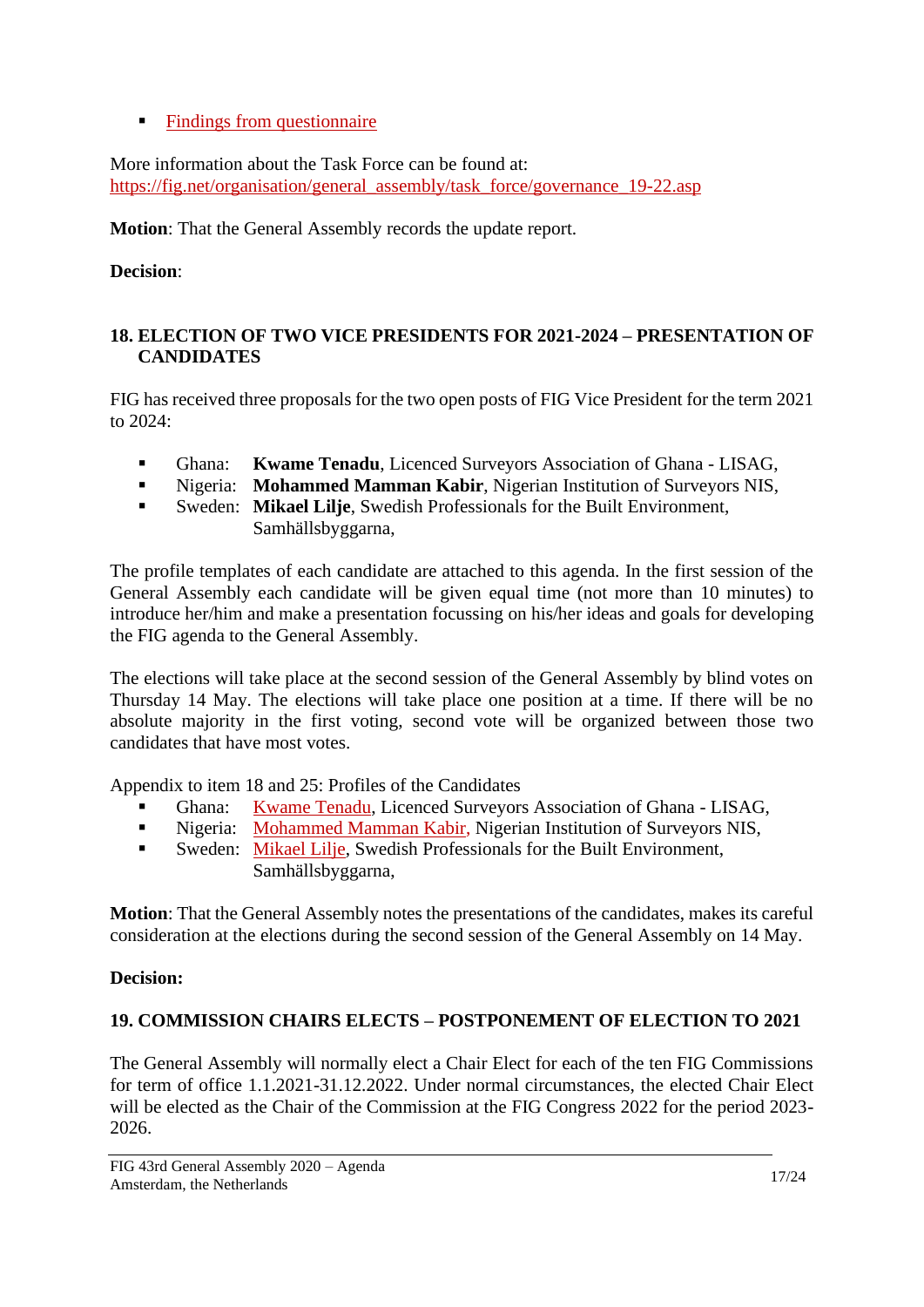FIG Council has decided to postpone this election to the General Assembly 2021. With the work of the Task Force on Governance in mind and the positive outcome from last term where the election of the Commission Chairs Elects was postponed FIG Council has made this decision. postpone the election of Commission Chairs Elects one year to the General Assembly 2021. This means that the Commission Chairs elects will have one year to prepare for the term of office 2023-2026. Council encourages member associations to look for good candidates for these positions.

**Motion**: That the General Assembly:

- notes the decision by FIG Council
- adopts the proposed time frame

#### **Decision**:

# <span id="page-17-0"></span>**20. DECISION ON THE VENUE FOR FIG WORKING WEEK 2024 – PRESENTATION OF CANDIDATES**

The FIG Working Weeks are organised by FIG together with a local member association. FIG will together with the local member association have full responsibility of the arrangements and of the financial result. This offers FIG better opportunities in terms of organising events and generating revenue. Therefore, the Council has to ensure that all candidates are aware of the role of FIG and split of responsibilities for organising the Working Week. This General Assembly will decide on the host for the FIG Working Week 2024.

The FIG Council has received two bids to host the FIG Working Week 2024, and FIG Council thanks all bidding member associations for their special engagement and contribution to FIG.

The Council has prepared a desktop summary on the bids. In the summary report the following considerations, as laid out in the invitation documentation, are described for comparison:

- Rotation of the conferences (region);
- Country (hosting of earlier FIG events, experience);
- **■** Member association (its activeness, commitment to FIG and to the Working Week, execution ability for local association);
- Supporting organisations (local support to the Working Week, governmental support, financial support, general support);
- Host city (characteristics and interest from congress programme point of view, host city attractiveness, host city offerings);
- Venue (price/affordability, location of venue, internet availability suitability of rooms, size of venue, structure and layout of the venue, catering, value for money, hotels nearby facilities for exhibition);
- Accessibility (flight connections, several access possibilities, security, visa issues, air fare to destination);
- Safety and security (political stability, airport safety, city safety, political stability in the country - rating must be 3 or higher);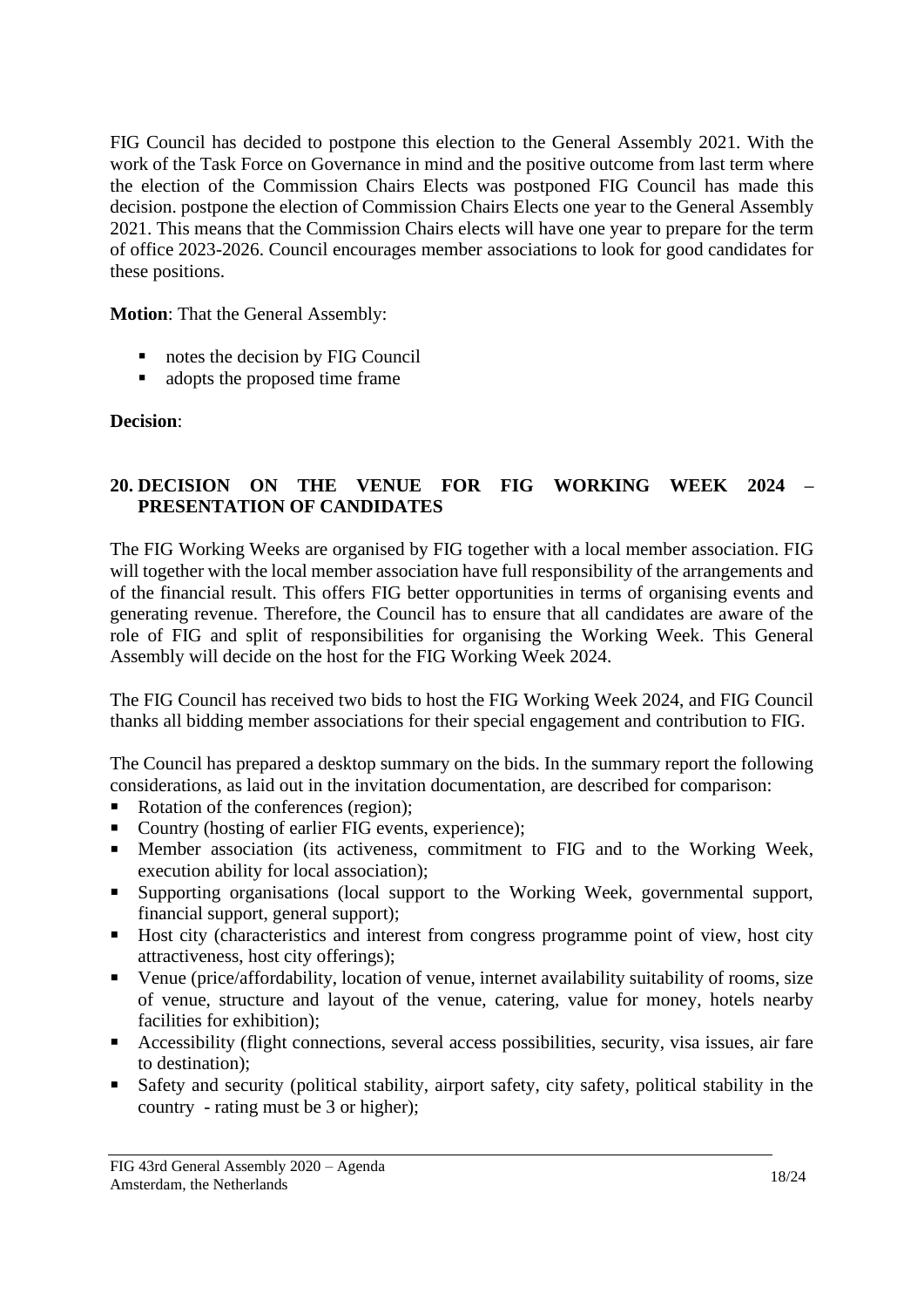- **•** Proposed dates (must meet FIG requirements, Following FIG statutes, practical dates, availability of venue, other conferences at the same time)
- Technical programme (coverage of all FIG Commissions, potential partners, originality, special ideas);
- Technical tours (coverage of all FIG Commissions, originality, ideas proposed);
- Social programme (attractiveness and variety, proposals for dinners, attractiveness of offered dinners, proposals for tours, is the programme following the overall FIG concept);
- Attendance (expectation of international, regional and local attendance, realistic number of international and national participants);
- Finances (estimate of surplus and financial risks, realistic fees proposed, fees in an acceptable price range, difference between international and national fees, realistic budget, estimated revenue);
- Sponsorship (estimate sponsorship and exhibition income, proposed income, how realistic is proposed income, local sponsor offerings, sponsor interest to conference);
- Why host (reason for hosting);
- Objectives and outcomes (thought through why conference should be held at destination, difference to other destinations, short term outcome, long term outcome);
- Suggested theme (thought of possible theme that fits to local/regional situation);
- Events organised in the past three years (how experienced is the host in organising events)
- Major events planned in the proposed city (many events might affect the price level):
- Initiatives for sustainable conference environment (is host city, venue and local host paying attention to environmental issues);
- New initiatives or activities (originality  $-$  but within the overall FIG concept)
- What legacy to leave locally from the Working Week (with host, hosting city, for the surveying community)

The Council has considered the bids and has decided to present the submitted bids to the General Assembly for its decision:

- Australia: Brisbane, submitted by Surveying and Spatial Sciences Institute (SSSI)
- Poland: Warsaw, submitted by Association of Polish Surveyors (SGP)

The General Assembly is invited to read the two bids carefully.

# **Appendix to item 20 and 26**

- Bidding document for [Brisbane, Australia,](https://fig.net/organisation/general_assembly/agendas_and_minutes/2020/agenda/app_20_Australia_bidWW24.pdf) submitted by Surveying and Spatial Sciences Institute (SSSI)
- **Example 3** Bidding document for [Warsaw, Poland,](https://fig.net/organisation/general_assembly/agendas_and_minutes/2020/agenda/app_20_poland_bidWW24.pdf) submitted by Association of Polish Surveyors (SGP)
- **Example 1** [Summary report](https://fig.net/organisation/general_assembly/agendas_and_minutes/2020/agenda/app_20_Summary_evaluation-WW2024.pdf) on the bids for FIG Working Week 2024

At the session, each candidate will be given the same time (not more than 10 minutes) to make a presentation of their proposal and framework of the Working Week and their bid. FIG Council will present its evaluation and the impact on FIG on the various bids.

Decision on the venue of FIG Working Week 2024 will be made at the second session of the General Assembly on 14 May 2020. The voting will be made by blind votes.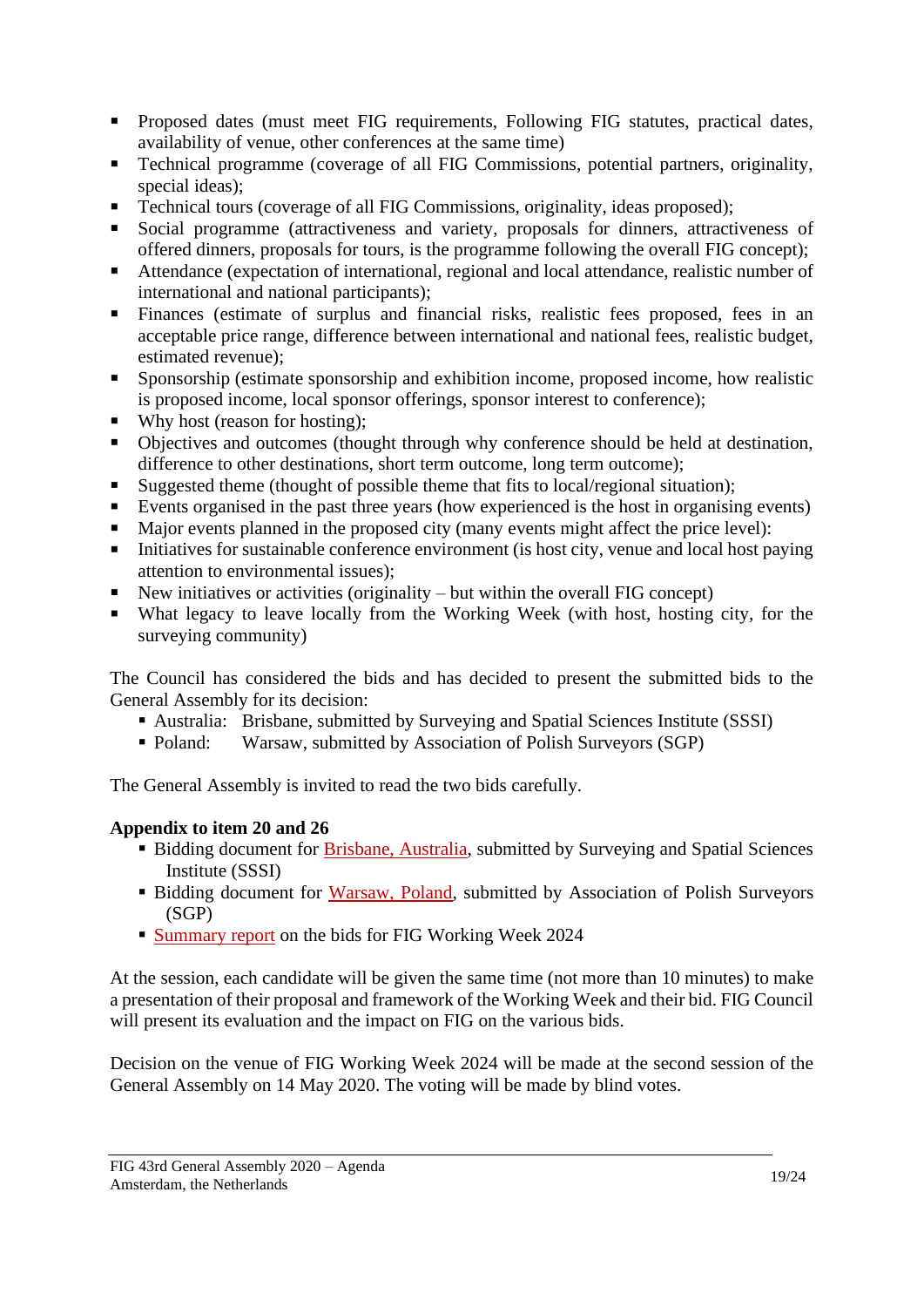**Motion**: That the General Assembly notes the submissions, the summary report and the presentation, makes its careful consideration and decision during the second session of the General Assembly on 14 May.

**Decision**:

### <span id="page-19-0"></span>**21. OPEN DISCUSSION AND QUSTIONS TO COUNCIL**

Council is encouraging you to make proposals and ask questions in order to make FIG better.

**Motion**: That the General Assembly notes the questions and comments.

<span id="page-19-1"></span>**Decision**:

### **WEDNESDAY 13 MAY 2020**

#### **16:00-17:30**

#### **Emerald Room RAI, Amsterdam Conference Centre**

**Presidents' Meeting** (by invitation only)

#### <span id="page-19-2"></span>**22. FIG PRESIDENT'S MEETING**

#### With the title: **How can the General Assembly be made more interesting and attractive?**

<span id="page-19-3"></span>The Presidents Meeting is convened by the FIG President and is reserved for Presidents or Heads of delegations of Member Associations (or their representatives). Again this year the meeting will be held within the technical programme. Council invites all presidents of member associations to participate in the presidents meeting. If needed there will be a summing up on the Task force on Governance work, and council would also want to discuss how the General Assembly can be made more interesting and attractive with member association presidents/heads of delegation.

#### **THURSDAY 14 May 2019**

#### **8:45–12:30**

#### **Forum Lounge**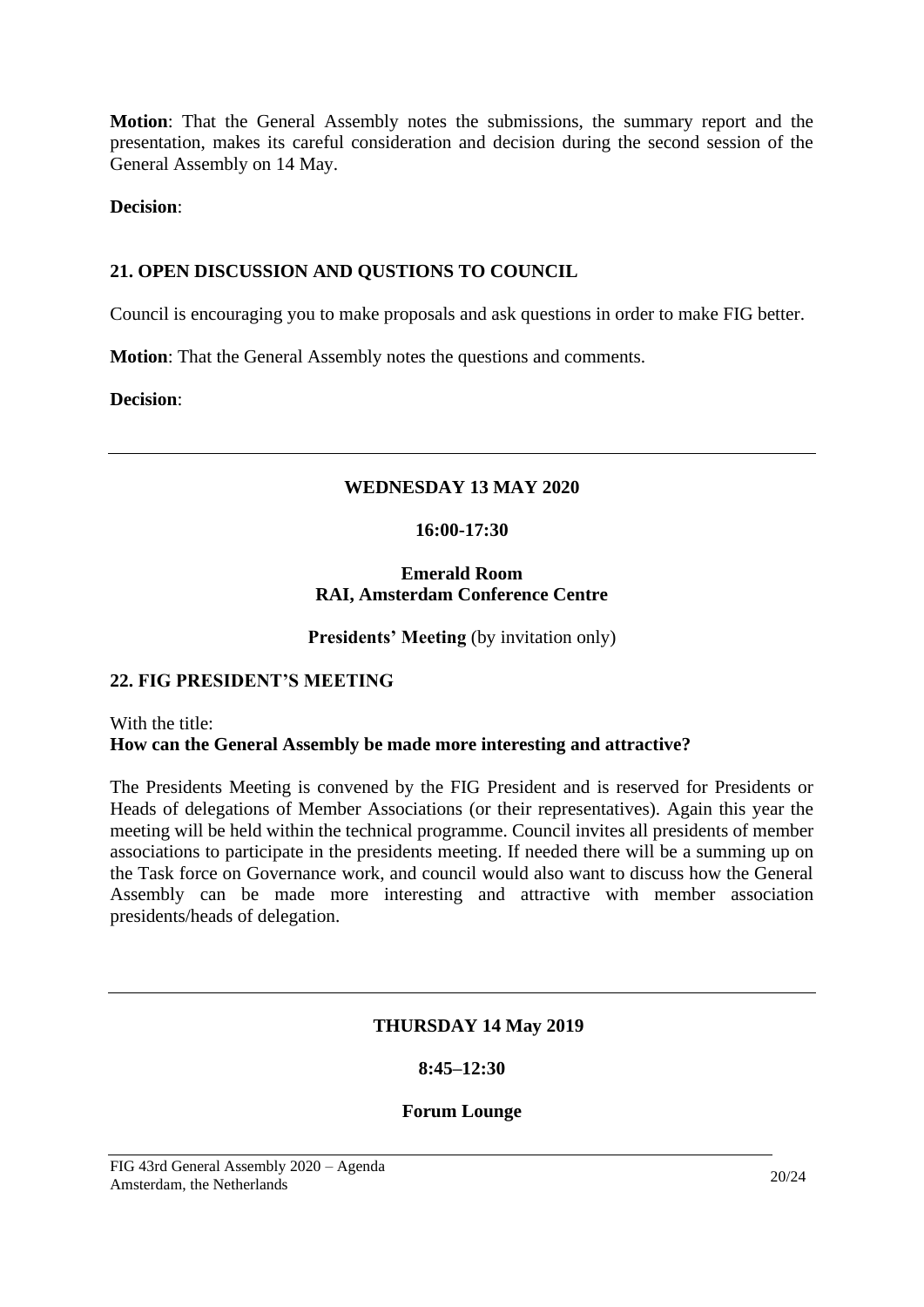### **RAI, Amsterdam Convention Centre**

#### **General Assembly, Second Session and Closing Ceremony**

#### <span id="page-20-0"></span>**23. ROLL CALL**

**Please note:** The roll call will be done for member associations only. Delegates representing affiliate members, academic members, corporate members and correspondents as well as honorary presidents and honorary members will be entered in the records. On site there will be a list for other member categories to sign their presence.

Please note that only member associations that have paid all their membership fees to the end of 2018 are allowed to vote at the meeting. A list of member associations that are not allowed to vote will be published and posted on the FIG web site **20 April 2020**.

**Appendix to items 2 & 23:** Roll Call including information on member associations that are not allowed to vote at the General Assembly because of unpaid membership fees for 2019 and earlier. (will be posted 20 April 2020)

**Motion**: Those members present are recorded in the minutes.

#### **Decision**:

#### <span id="page-20-1"></span>**24. MEMBERSHIP MATTERS**

The Council will decide on other membership issues, if any, considered in Amsterdam and bring them for the General Assembly for decision or information as necessary.

**Motion**: That the General Assembly decides on the membership issues based on the proposal of the Council.

#### **Decision**:

#### <span id="page-20-2"></span>**25. ELECTION OF TWO VICE PRESIDENTS FOR THE TERM 2021-2024**

This General Assembly will elect two Vice Presidents for the term of office 1.1.2017- 31.12.2020. The election will take place between:

- Ghana: **Kwame Tenadu**, Licenced Surveyors Association of Ghana LISAG,
- Nigeria: **Mohammed Mamman Kabir**, Nigerian Institution of Surveyors NIS,
- Sweden: **Mikael Lilje**, Swedish Professionals for the Built Environment, Samhällsbyggarna, Sweden

The elections will take place by blind votes following the FIG statutes and internal rules. The elections will take place one position at a time. If there will be no absolute majority in the first voting, second vote will be organized between those two candidates that have most votes.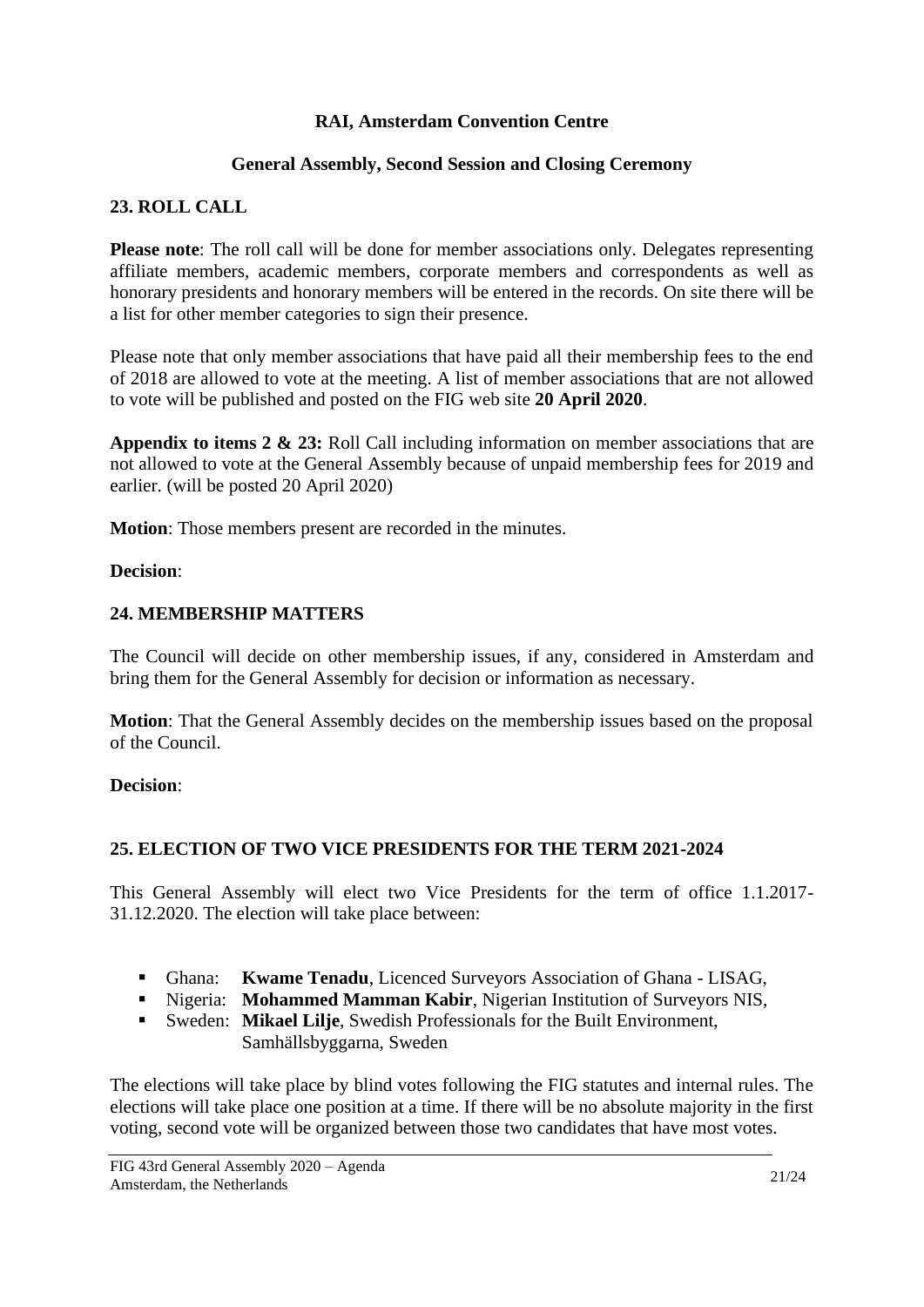**Motion**: This General Assembly elects two Vice Presidents for the term 2021-2024.

**Decision**:

### <span id="page-21-0"></span>**26. DECISION ON THE VENUE FOR FIG WORKING WEEK 2024**

The candidates for FIG Working Week 2024 have made their presentations in the first session of the General Assembly.

The decision will be made between:

- Australia: **Brisbane**, submitted by Surveying and Spatial Sciences Institute (SSSI)
- Poland: **Warsaw**, submitted by Association of Polish Surveyors (SGP)

The decision will take place by blind votes following the FIG statutes and internal rules

**Motion**: That the General Assembly decides the host and venue for FIG Working Week 2024.

#### **Decision**:

#### <span id="page-21-1"></span>**27. REPORTS FROM ASSOCIATION & REGIONAL BODIES FORUM, AFFILIATE, ACADEMIC, CORPORATE MEMBERS FORUM AND OTHER (IF ANY)**

During the Working Week there has been Member Association/Regional Bodies/ Forum, the Director General's/Affiliate Members Forum, Academic Members Forum, Regional Bodies Forum and Corporate Members Meeting. They may report back to the General Assembly on any issues that may need the endorsement of or are of general interest to the General Assembly.

**Motion**: That the General Assembly records the report(s)

**Decision**:

#### <span id="page-21-2"></span>**28. REPORTS FROM COMMISSIONS**

FIG Commissions had their annual meetings, administrative meetings and technical sessions during the Working Week. They may report back to the General Assembly on any issues that may need the endorsement of or are of general interest to the General Assembly. Any other activities from the Working Week may be reported back to the General Assembly on any issues that may need the endorsement of or are of general interest to the General Assembly.

**Motion**: That the General Assembly records the report(s).

**Decision**:

# <span id="page-21-3"></span>**29. TASK FORCE ON FIG GOVERNANCE**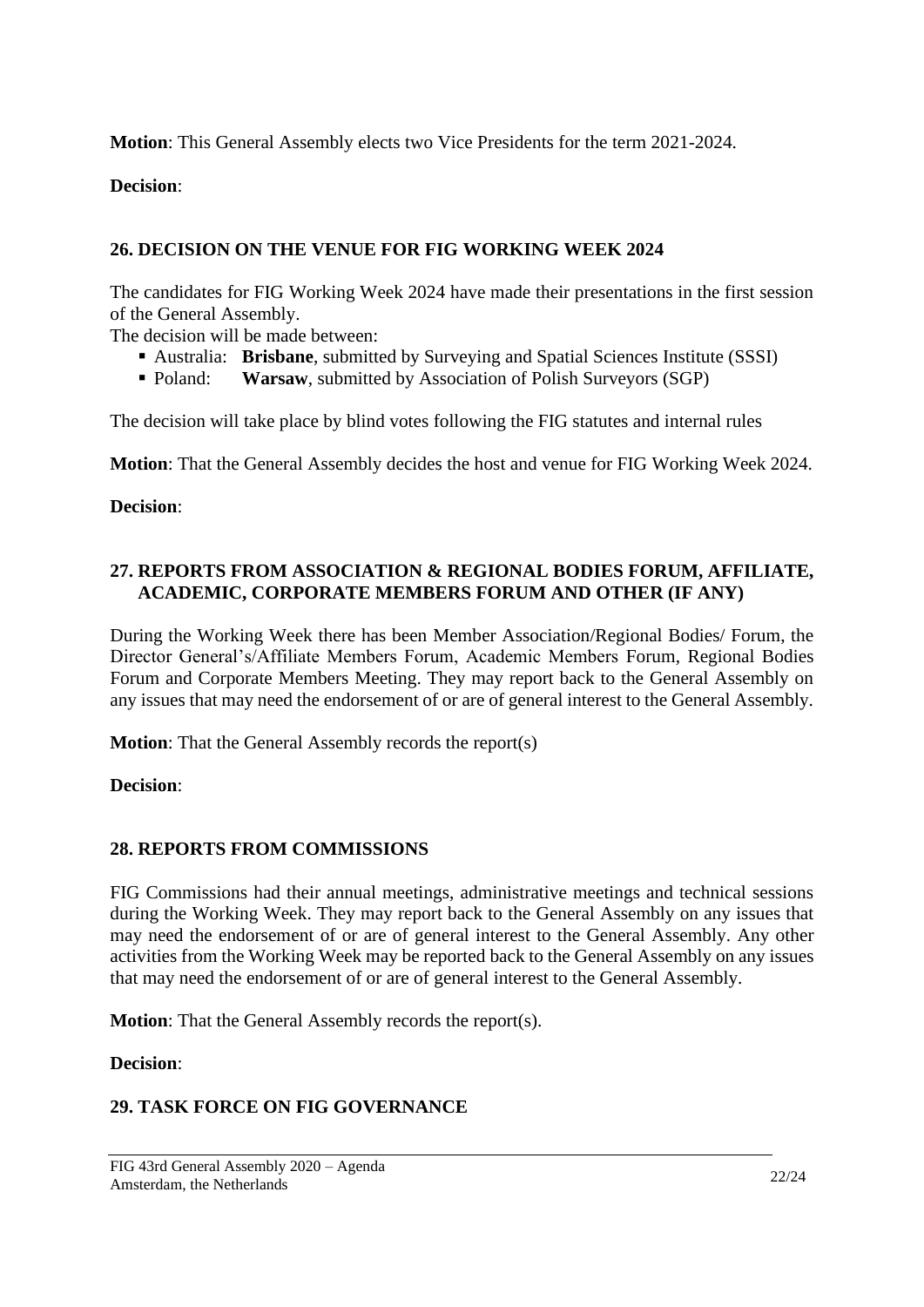There have been several meetings during the Working Week on the Governance. The chair and core group will report back from the meetings and there will be wrap up discussion based on the output of the sessions and information on the next steps.

**Motion**: That the General Assembly records the update report and next steps

### **Decision**:

### <span id="page-22-0"></span>**30. REPORTS FROM NETWORKS, TASK FORCES, PERMANENT INSTITUTIONS, AND OTHER WORKING WEEK ACTIVITIES (IF ANY)**

Networks, Task Forces, Permanent Institutions, and others had their meetings and technical sessions in Amsterdam. They may report back to the General Assembly on any issues that may need the endorsement of or are of general interest to the General Assembly. Any other activities from the Working Week may be reported back to the General Assembly on any issues that may need the endorsement of or are of general interest to the General Assembly.

**Motion**: That the General Assembly records the report(s).

### **Decision**:

### <span id="page-22-1"></span>**31. FIG FOUNDATION**

FIG Foundation has in the first General Assembly session looked back at achievements so far. They have also had their annual meeting during the Working Week. The Foundation will introduce the FIG Foundation Directors and the Foundation strategy.

**Motion**: that council notes the update report and strategy

**Decision**:

# <span id="page-22-2"></span>**32. OTHER ISSUES**

Any other issues that the members want to raise for discussion.

**Motion**: That the discussion will be recorded and the Council will consider action that will be required.

**Decision**:

# <span id="page-22-3"></span>**33. REPORT ON THE FIG WORKING WEEK 2023 IN ORLANDO, FLORIDA, USA**

Representatives from the Local Organising Committee from NSPS will give a presentation on the preparations of FIG Working Week 2023.

**Motion**: That the General Assembly records the report.